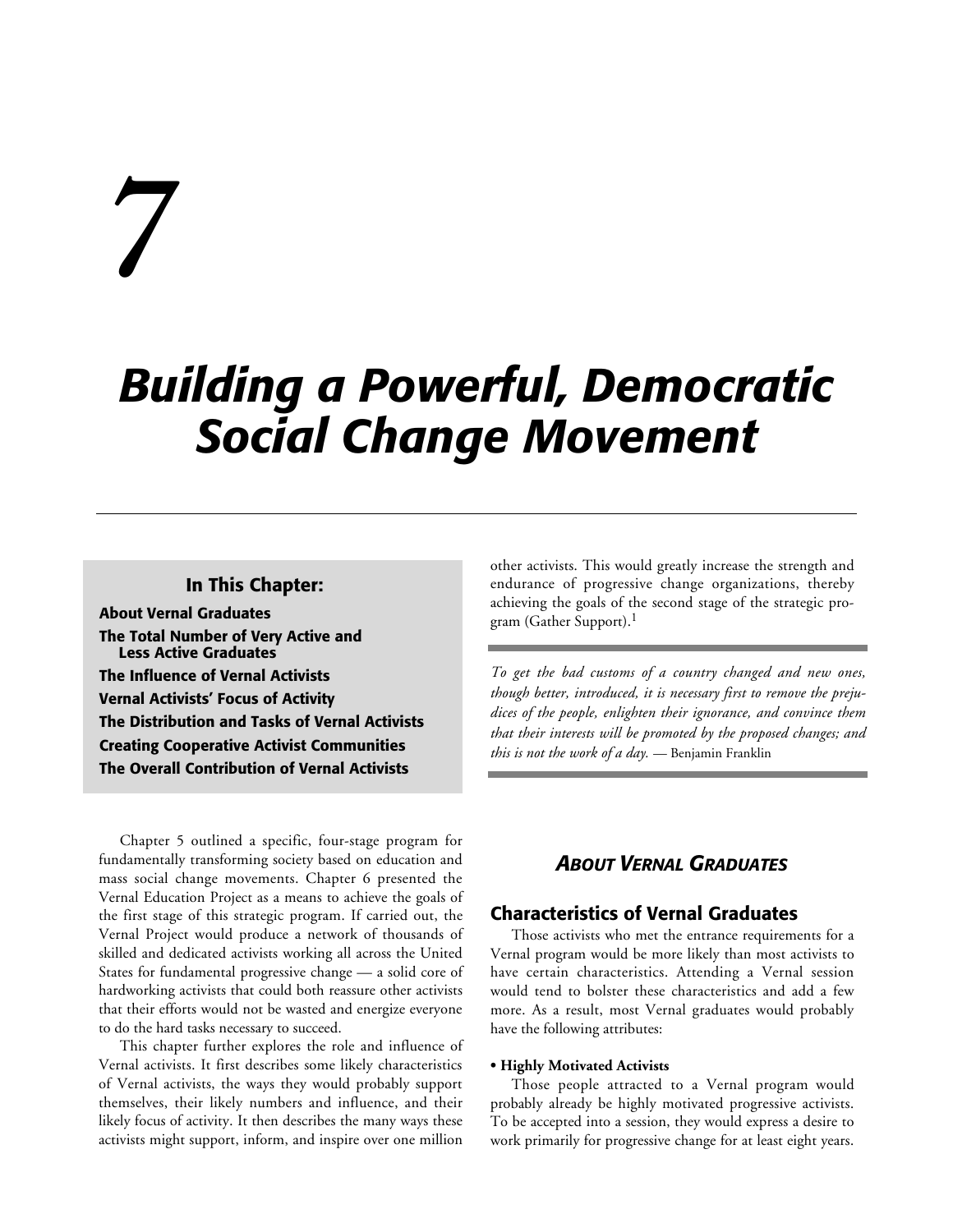In attending the program, they would learn about the horrendous problems of our current society and about effective ways to overcome them. This would probably increase their interest in working for change, and being surrounded by other dedicated Vernal students and graduates would likely inspire them even more. Therefore, Vernal graduates would likely be enthusiastic.

Vernal graduates would likely also understand the importance of basic routine work to bring about change. Knowing its importance, they would probably be more willing to do this under-appreciated work even when it was difficult, boring, or tedious.

#### **• Familiar with Visions of a Good Society**

Vernal students would read and discuss a wide variety of ideas about what should characterize a good society. They would consider and evaluate many possibilities. By the time they graduated, they would likely have their own informed and principled perspective on most aspects of a good society — from how people should relate to one another to how the economy should function.

#### **• Dedicated to Working for Fundamental Change**

Vernal students would learn about the extent of society's problems and how much society must change to fulfill their vision. Hence, most graduates would probably desire broad, wide-ranging, fundamental social change. They would understand the many steps required to bring about comprehensive change and why an immense effort would take decades to succeed. Hence, most graduates would probably dedicate themselves to working long-term for fundamental change.

#### **• Dedicated to Using Bold, Nonviolent Methods**

Vernal students would learn the moral and strategic benefits of nonviolent struggle and the pitfalls of revenge and feuding. Knowing the checkered history of revolution and war, they would probably be skeptical of activities that promised instant results through use of intimidation or violence. Consequently, most graduates would probably appreciate and use bold, nonviolent methods to bring about change.

#### **• Dedicated to Supporting and Educating Other Activists**

Knowing that to bring about democratic change it is essential to persuade and mobilize large numbers of people, Vernal graduates would probably commit themselves to supporting and educating many other activists. In the Vernal program they would learn a variety of ways to encourage and support other activists.

#### **• Highly Skilled and Experienced**

Activists applying to a Vernal program would already have had at least one full year of social change experience. The yearlong Vernal session would expand their knowledge

in all aspects of progressive change. With a few more years of experience after graduating, they would probably be much more skilled and experienced than most other activists.

In particular, Vernal graduates would likely have a broader understanding of issues than most activists — for example, they would probably understand and appreciate at least two sides of most important controversies. Vernal

graduates would also have much greater skills than most activists for developing change campaigns and for dealing with their fellow activists' emotional conditioning, addictions, and interpersonal conflicts. Moreover, they would probably understand the social inculcation process, understand the basis of their own native culture, appreciate the benefits of other cultures, and know how to transform the culture around them in positive directions.

*God, give us grace to accept with serenity the things that cannot be changed, courage to change the things which should be changed, and the wisdom to distinguish the one from the other.*

— Reinhold Niebuhr

#### **• Life-Long Learners**

Those who attended a Vernal session would likely be particularly interested in education. Presented with many valuable, yet diverse and contradictory perspectives, Vernal students would probably realize the importance of continually questioning and learning. After graduating, most Vernal activists would probably therefore continue to read a wide variety of materials and attend workshops, seminars, and discussion groups where they could learn and ponder new ideas. They would likely seek out opportunities to discuss and debate ideas with their friends, colleagues, and opponents.

#### **• Physically and Emotionally Healthy**

Encouraged to eat well, exercise daily, and maintain a healthy, balanced lifestyle and taught how to overcome destructive emotional and cultural conditioning, Vernal graduates would probably be much more physically and emotionally healthy than most activists. They would probably have far fewer addictions, compulsions, obsessions, fears, or phobias than most people, and they at least would be aware of and might be mostly free of prejudices. Most of the time they would probably feel fulfilled and lighthearted.

When confronted with other people's prejudices, anger, depression, or low self-esteem, they would be much more likely than most people to remain calm, clear-headed, confident, and loving. Most of the time they would probably be able to respond intelligently, compassionately, maturely, and perhaps even joyfully.

Vernal graduates would probably be relatively open to new ideas, flexible in their thinking, and playful. They would also have at least a basic understanding of how to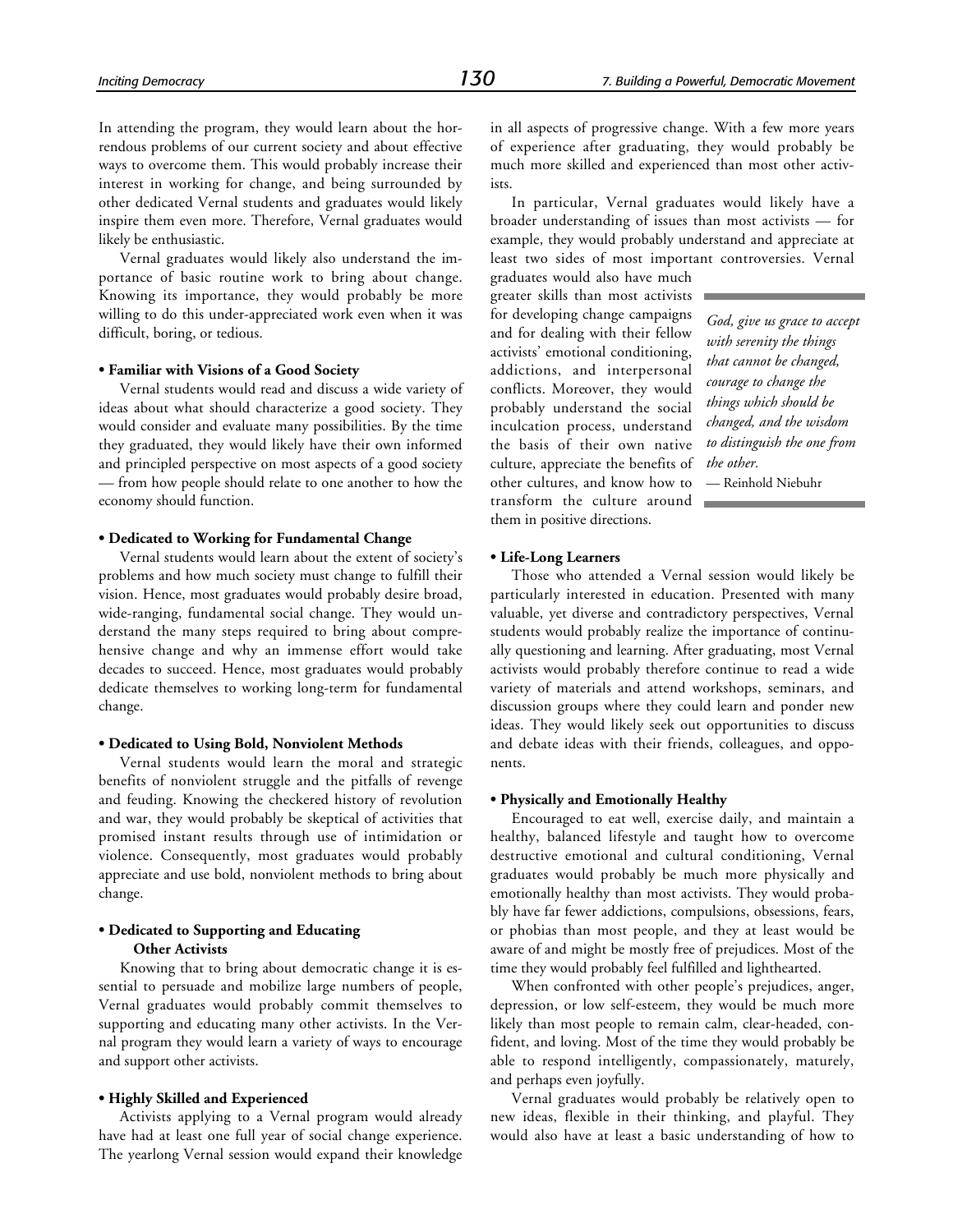challenge their own and others' rigid and dysfunctional behavior through gentle banter and loving support.

#### **• Principled, Trustworthy, Honorable**

Vernal students would likely know they could only persuade other people to a progressive perspective if their own

*May you live your life as if the maxim of your actions were to become universal law.* — Immanuel Kant

personal behavior conformed to high political ideals. As a result, they would probably strive to be extremely honest, honorable, trustworthy, and straightforward in all their dealings. I expect most would also try to be strong, gentle, courageous, altruistic, and humble.

#### **• Inspiring and Appealing**

With their knowledge, skills, experience, and dedication to change, Vernal graduates would probably be quite inspiring and appealing both to other activists and to the general public. People would appreciate their expertise and their commitment to making the world better.

I expect most Vernal graduates would be exemplary role models of empowered and responsible citizens. Moreover, most graduates would probably seek jobs in which they

*Nothing astonishes men so much as common sense and plain dealing.* — Ralph Waldo Emerson could do satisfying and ethically responsible work. Most would probably live simply (reduce their material desires to a low level) to minimize their consumption of natural resources and their impact on the natural environment. I also expect most would establish positive relationships with a variety of

people. They would likely be caring, generous, honest, and joyous — they would probably share, laugh, and play with others.

#### **• Hopeful**

Vernal graduates would have the opportunity to work regularly with other skilled and dedicated activists. Knowing they were part of a large and solid effort to build a powerful, long-term force for positive change would give Vernal graduates hope that fundamental transformation of society is possible. I expect they would be rousingly optimistic about the prospects for comprehensive social change.

#### **Financial Support of Vernal Graduates**

To be able to spend at least twenty hours each week working for fundamental social change, very active Vernal graduates would need some way to meet their basic needs for food, housing, transportation, health care, and so on. Many would probably live simply and share housing, tools, bicycles, and automobiles with others to reduce their expenses. Nevertheless, most graduates would still need some

kind of income. I expect that Vernal graduates would rely on one or several of the following financial sources:

#### **• A Social Change Job**

Some Vernal graduates would be able to find jobs doing direct social change work. Social change organizations typi-

cally pay low wages, but usually pay enough to support activists who are willing to live simply. Change organizations are often focused on narrow, near-term goals, and they devote much of their time to fundraising, but Vernal graduates might be able to

*Hey buddy, can you spare some social change?* — Bumpersticker

configure their job tasks so they could devote at least twenty hours each week to fundamental progressive change.

#### **• A Conventional Part-time or Temporary Job**

Some Vernal graduates might take part-time jobs or a series of short, temporary jobs that would provide them with a reasonable income but would not limit or distract them from their primary social change activity. Vernal activists might be drawn particularly to part-time jobs at social change organizations doing non-program work such as administration, canvassing for funds, grant writing, publication production, or bookkeeping. Or they might work part-time for social service agencies or other nonprofit groups.

These jobs are usually much more available than social change jobs, they typically pay better, and they are usually more stable. Though not directly oriented toward fundamental social change, these jobs would allow graduates to do socially beneficial work, earn a living, and still leave them time to work for change.

Some graduates might choose flexible jobs such as temporary office work, waiting tables in a restaurant, catering, substitute teaching, conference or event organizing, or freelance carpentry, painting, or landscaping. Others might do contract writing, typing, editing, graphic design, web design, publication production, theater production, video production, or computer programming. Still other graduates might take seasonal work as forest firefighters, retail sales clerks (during the Christmas buying season), river raft guides, ski instructors, or tax form preparers. Though not change-oriented, these jobs pay reasonably well, are not oppressive, and allow time for other pursuits.

#### **• Independent Wealth**

Vernal graduates who had worked all their lives in a conventional career and then retired might be able to rely on a combination of their savings, a pension, and Social Security payments. Those who owned their homes might have relatively modest expenses, and if their children had moved out of their house, they might rent out rooms to generate some additional income. Those Vernal graduates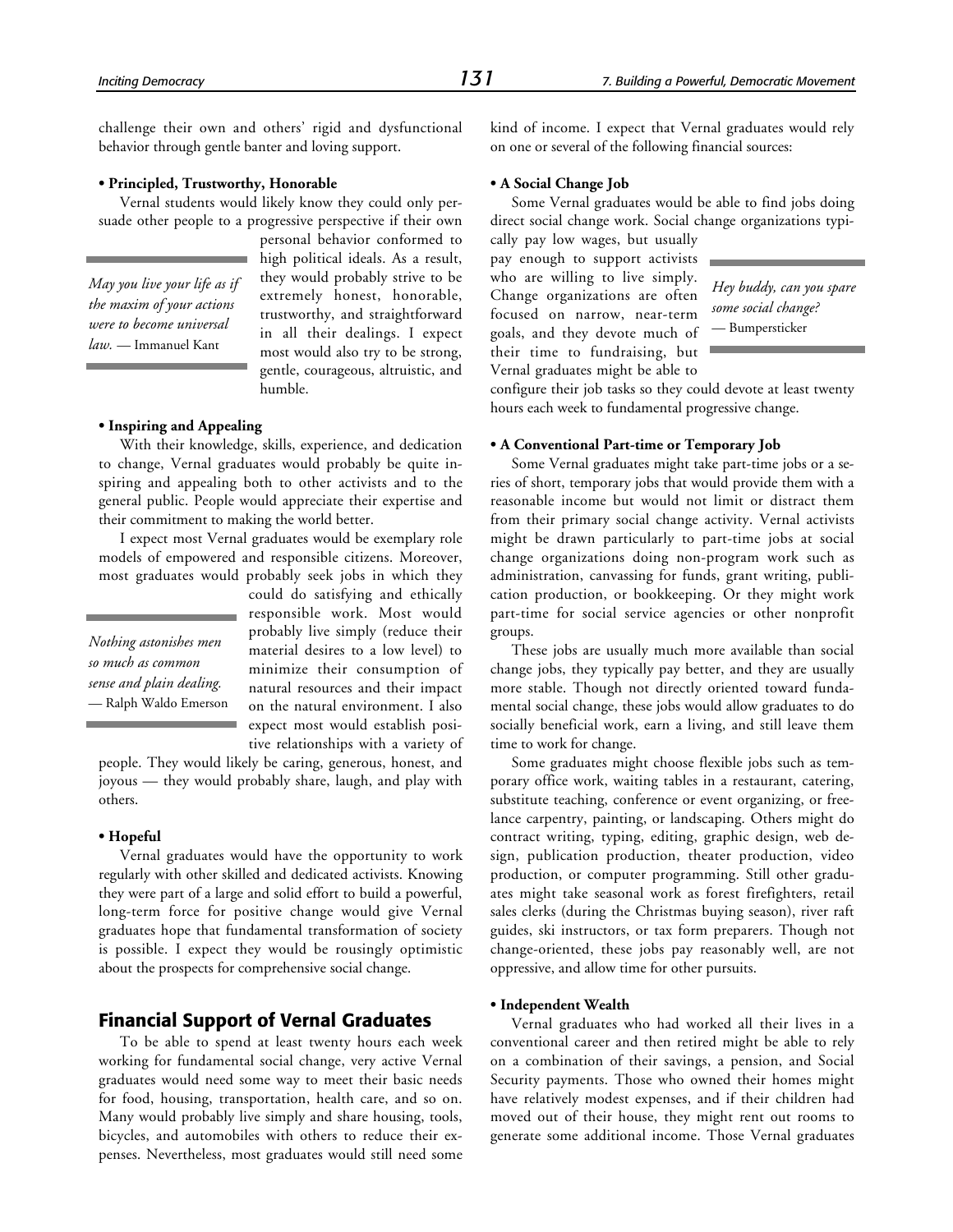# **Figure 7.1: Typical Careers of Vernal Activists**

|                                                     | <b>Work for</b><br><b>Progressive</b><br>Change                                   | <b>Attend</b><br><b>Vernal</b><br><b>Session</b>                                                                       | Focus on<br><b>Progressive</b><br>Change                                     | <b>Focus on</b><br><b>Other Life</b><br><b>Endeavors</b>                                  |  |
|-----------------------------------------------------|-----------------------------------------------------------------------------------|------------------------------------------------------------------------------------------------------------------------|------------------------------------------------------------------------------|-------------------------------------------------------------------------------------------|--|
|                                                     | <b>Prospective</b><br><b>Vernal Students</b>                                      | Vernal<br><b>Students</b>                                                                                              | <b>Very Active</b><br><b>Vernal Graduates</b>                                | <b>Less Active</b><br><b>Vernal Graduates</b>                                             |  |
| Time in<br>this Role                                | At least 1 year of<br>prior social change work                                    | 1 year                                                                                                                 | 7 year intention<br>(but for most, actual<br>would be less)                  | For most graduates:<br>the rest of their lives                                            |  |
| <b>Social</b><br>Change<br><b>Activity</b><br>Level | Variable                                                                          | First nine months: about<br>3 hours/week working<br>for fundamental change<br>Last three months: about<br>9 hours/week | Work at least 20 hours/<br>week for fundamental<br>progressive social change | Probably most would work<br>at least 1 hour/week for<br>fundamental progressive<br>change |  |
| Social<br>Change<br><b>Expertise</b>                | Probably most would have<br>1-3 years of prior experi-<br>ence working for change | Somewhat more<br>experienced                                                                                           | Experienced/<br>very experienced                                             | Very experienced                                                                          |  |

born to wealthy families might be able to rely on gifts from their parents or an inheritance.

#### **• A Supportive Spouse**

Some Vernal graduates would likely be supported by their working spouses.

#### **• Sponsors**

Many graduates would probably rely on the benevolence of one or more friends who agreed to support their social change work. For example, a graduate might have five friends who were each willing and able to give her \$20 each week. Such gifts would total more than \$5,000 annually. Other friends might offer free room and board in their homes or the free use of an automobile.

People with a direct, personal connection to a Vernal activist would typically be family members (siblings, parents, grandparents, aunts, uncles, grown children), close neighbors, fellow churchmembers, old family friends, old friends from high school or college, or former colleagues at a conventional job.

# *THE TOTAL NUMBER OF VERY ACTIVE AND LESS ACTIVE GRADUATES*

When enrolling in a Vernal program, students would commit to working for fundamental change at least twenty hours per week for seven years after they graduated. Many would do exactly that — they would work primarily for fundamental change for seven years and then would shift their primary focus to other endeavors. Some especially dedicated graduates might devote themselves to change work for more than seven years, and those few graduates completely dedicated to social change would do so for their whole lives.

*The average person puts only 25% of his energy and ability into his work. The world takes off its hat to those who put in more than 50% of their capacity, and stands on its head for those few and far between souls who devote 100%.* — Andrew Carnegie

However, for one reason or another, a large percentage of graduates would not work at this pace for the full sevenyear period. Inevitably, some would be pulled away by other obligations or interests. Some would be swamped by work demands, childrearing responsibilities, or other family obligations (such as caring for their aging parents). Others would incur injuries or develop health problems, and some would die from accidents, illness, or old age. Some Vernal graduates might become disillusioned with their change work, some might burn out from overwork, and some might become frustrated by living on a low income. Still others might simply decide that progressive change work had too few rewards compared to other enticing opportunities.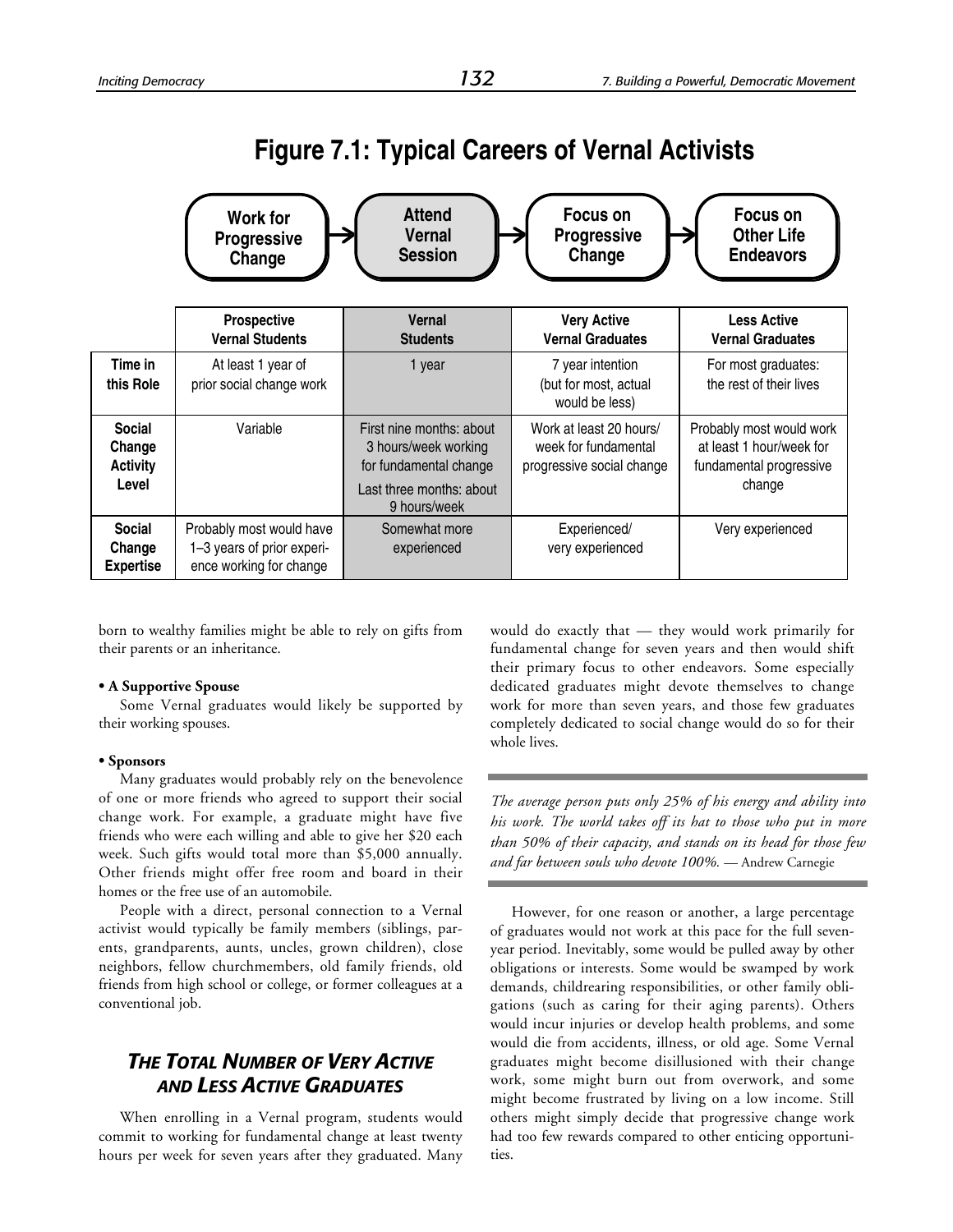# **Figure 7.2: The Rate Vernal Graduates Would Become Less Active**

|                        |                                                         | <b>Baseline Assumption</b>                                         |                                | <b>Optimistic Assumption</b>                     |                                                                    |                             |                                        |
|------------------------|---------------------------------------------------------|--------------------------------------------------------------------|--------------------------------|--------------------------------------------------|--------------------------------------------------------------------|-----------------------------|----------------------------------------|
| Years<br>After<br>Grad | Very<br><b>Active at</b><br><b>Beginning</b><br>of Year | Shift to<br><b>Less Active</b><br><b>Status During</b><br>the Year | <b>Shift</b><br>Rate<br>$(\%)$ | Very<br>Active at<br><b>Beginning</b><br>of Year | Shift to<br><b>Less Active</b><br><b>Status During</b><br>the Year | <b>Shift</b><br>Rate<br>(%) | <b>Details</b>                         |
|                        | 30                                                      | $\overline{4}$                                                     | 13%                            | 30                                               | $\overline{2}$                                                     | 7%                          | Thirty students attend a session       |
| 1st                    | 26                                                      | 4                                                                  | 15%                            | 28                                               |                                                                    | 4%                          | Graduates begin change work            |
| 2nd                    | 22                                                      | 3                                                                  | 14%                            | 27                                               |                                                                    | 4%                          |                                        |
| 3rd                    | 19                                                      | 3                                                                  | 16%                            | 26                                               |                                                                    | 4%                          |                                        |
| 4th                    | 16                                                      | 3                                                                  | 19%                            | 25                                               | 2                                                                  | 8%                          |                                        |
| 5th                    | 13                                                      | 2                                                                  | 15%                            | 23                                               |                                                                    | 4%                          |                                        |
| 6th                    | 11                                                      | $\overline{c}$                                                     | 18%                            | 22                                               |                                                                    | 5%                          |                                        |
| 7th                    | 9                                                       | $\overline{c}$                                                     | 22%                            | 21                                               |                                                                    | 5%                          | Last year of commitment                |
| 8th                    | 7                                                       | 5                                                                  | 71%                            | 20                                               | 10                                                                 | 50%                         | Many remaining very active grads would |
| 9th                    | $\overline{c}$                                          | 2                                                                  | 100%                           | 10                                               | $\overline{c}$                                                     | 20%                         | become less active                     |
| 10th                   | 0                                                       | 0                                                                  |                                | 8                                                | $\overline{c}$                                                     | 25%                         |                                        |
| 11th                   | 0                                                       | 0                                                                  |                                | 6                                                | 2                                                                  | 33%                         |                                        |
| 12th                   | 0                                                       | 0                                                                  |                                | 4                                                |                                                                    | 25%                         |                                        |
| 13th                   | 0                                                       | 0                                                                  |                                | 3                                                |                                                                    | 33%                         |                                        |
| 14th                   | 0                                                       | 0                                                                  |                                | 2                                                | $\overline{c}$                                                     | 100%                        |                                        |
| 15th                   | $\mathbf{0}$                                            | 0                                                                  |                                | 0                                                | 0                                                                  |                             |                                        |
| Total                  | 125                                                     | 30                                                                 |                                | 225                                              | 30                                                                 |                             |                                        |
|                        | 3.7                                                     |                                                                    |                                | 7.0                                              |                                                                    |                             |                                        |

Average number of years Vernal graduates would be very active

Some of these Vernal graduates would continue to work for change at a reduced pace; others might stop working for change completely. Eventually, every graduate would either shift to other activities or grow old and die.

In order to estimate how much progressive change work Vernal graduates might do, I have chosen to group them

*Expect people to be people.* — Graffiti

into two categories: those "very active graduates" who would be working primarily for fundamental progressive change (twenty hours per week or more) and those "less active graduates" who would be focused primarily on some other activity and whose progressive activism would thus be a smaller part of their

lives. Please note that I draw this line only for the purpose of analyzing the overall contribution of Vernal graduates, not to glorify those who work more for fundamental progressive change nor to denigrate those who work less.

Figure 7.1 shows the typical progression of Vernal activists' social change careers. Before attending a session, they would have at least one year of activist experience — most would probably have one to three years. They would then attend a Vernal session for one year. After graduating, they would be very active for several years, and then they would shift into the less active category — most for the rest of their lives.

Estimating how long Vernal graduates would be very active is extremely difficult so I have made two estimates a very conservative baseline estimate and a more optimistic estimate. In the base case (shown at the left side of Figure 7.2, I assume that an average of four of the thirty students who would begin each session (13 percent of the total) would drop out sometime during the year-long session. Another four (15 percent of those remaining) would become less active in the first year following their graduation. I

**Note**: The commitment to be very active would end after the 7th year. Consequently, many very active graduates would probably become less active at the beginning of the 8th year after they graduated.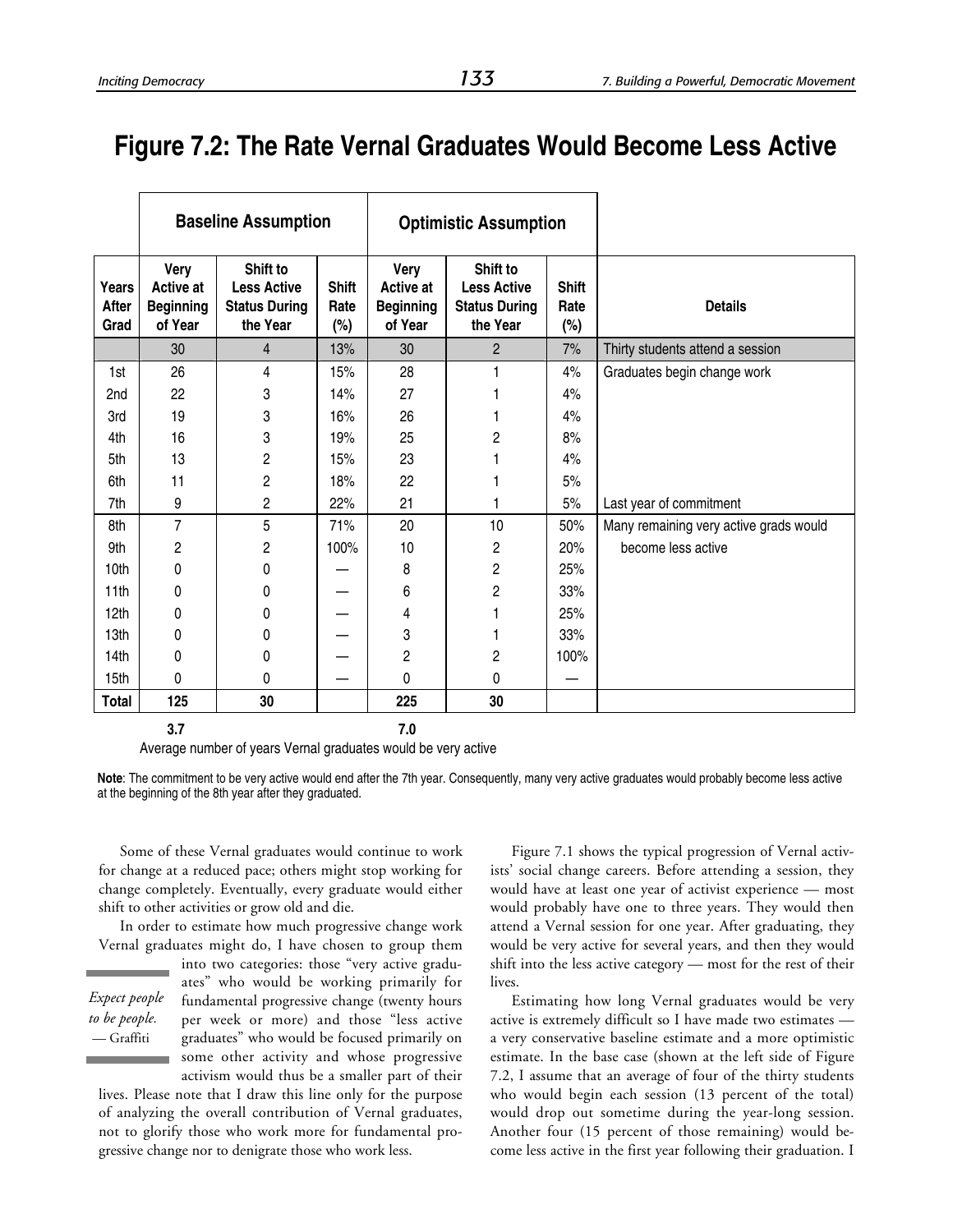

 $\overline{a}$ 

assume another three graduates would become less active during each of the next three years after that, and two more in each of the following three years.

In this conservative baseline scenario, only seven graduates would still be very active at the end of the seventh year after they graduated. Then at this point, having fulfilled their commitment, I assume most of these seven would turn to other activities during the eighth year, and I assume they would all be less active by the end of the ninth year. In this baseline scenario, Vernal graduates would be very active for an average of only 3.7 years after they graduated.

The optimistic scenario (shown at the right side of Figure 7.2) follows a similar track, but assumes graduates would shift to less active status at a slower rate. At the end of the seventh year (the beginning of the eighth), twenty graduates would still be very active. Two would still be very active until sometime during their fourteenth year after graduating. In this scenario, graduates would be very active for an average of 7.0 years after graduation.

To some, this optimistic scenario may still seem too pessimistic. I hope that the knowledge and support that students would receive in a Vernal session would enable them to continue working longer than the times shown here. But I also know how difficult progressive change work is, how poorly it pays, and what a great toll it can take on even the most dedicated activist. Moreover, for the purposes of this analysis, I want to be quite conservative in my estimates.

Combining these assumptions with my previous assumptions about the rate of growth of the overall Vernal Education Project (described in Chapter 6), it is possible to calculate the total number of Vernal graduates who would be very actively working for change each year. Figure 7.3 shows the results for the baseline scenario throughout the sixty years of the Vernal Project and the ten years after it ended.\* In the baseline estimate, the number of very active graduates would rise to 25,000 by Vernal Project Year 30 (thirty years after the session officially begins) and then would remain at this level until the session ended in Year 60. From Years 30 to 60, the number of new very active graduates would be offset by a comparable number of graduates shifting to less active status.

The number of less active graduates would grow steadily as very active Vernal graduates shifted their focus to other endeavors. However, after a time, many graduates would die or completely drift away from progressive change work. For this analysis, I assume graduates would die or completely end their social change work an average of twenty-five years after they graduated from a Vernal session.† With this assumption, the number of less active graduates would grow to about 125,000 by Vernal Year 60 in the baseline scenario.

The optimistic scenario traces a similar trajectory except the number of very active graduates rises to a steady level of 45,000, and the number of less active graduates grows to about 105,000.

<sup>\*</sup> Figure C.3 in Appendix C shows the same values in tabular form for both scenarios. Figures C.1 and C.2 show the intermediary calculations that generate these values.

<sup>†</sup> I assume the rate that graduates would die or drift away from progressive work would follow a Normal curve with a mean of twenty-five years and a standard deviation of seven years. See the note at the bottom of Figure C.3 in Appendix C for more detail.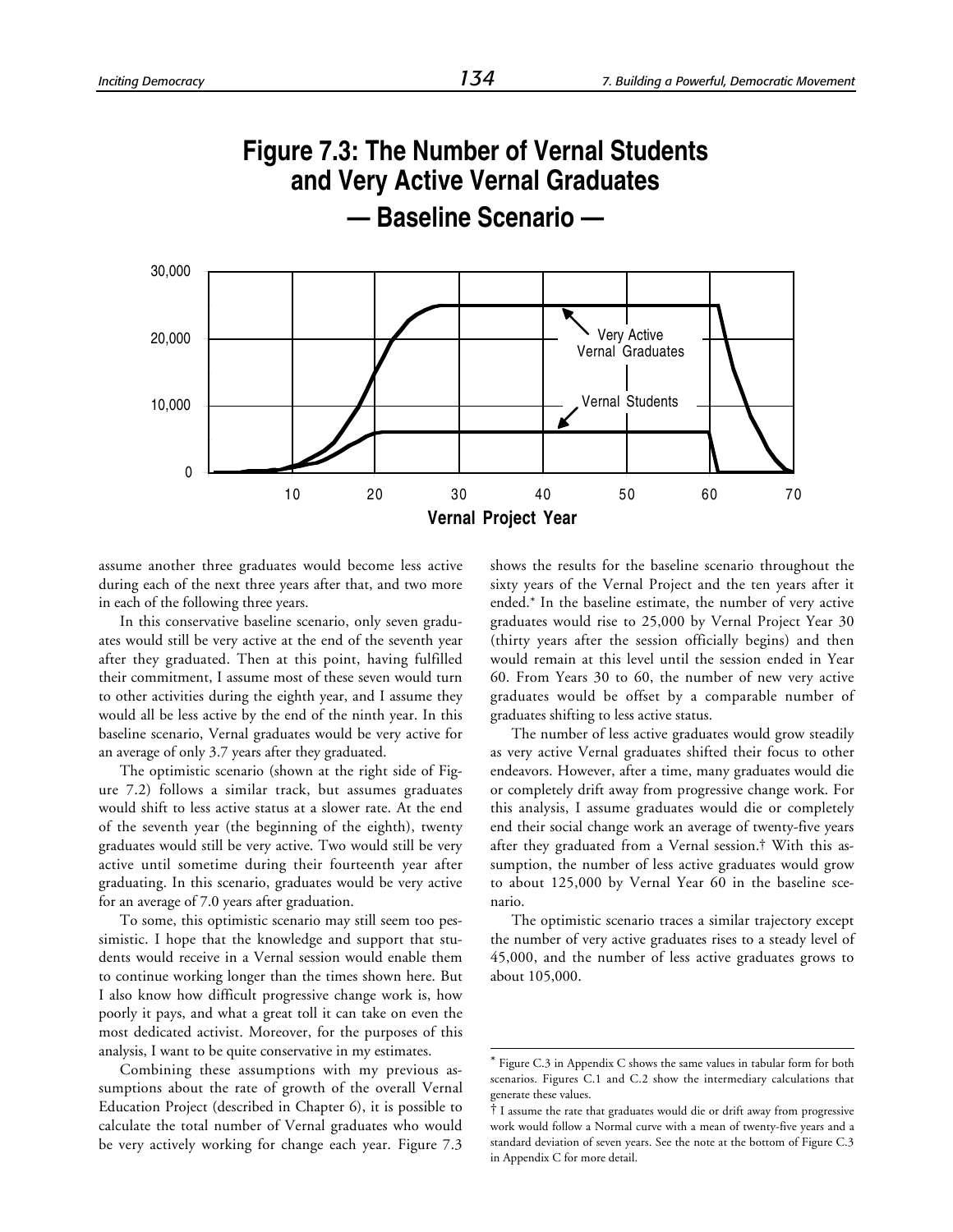# *THE INFLUENCE OF VERNAL ACTIVISTS*

For the first few years of the Vernal Project, the small number of Vernal graduates means they would probably contribute relatively little to overall progressive change efforts. If the Vernal Project proceeded as described by the baseline scenario, at the beginning of the last year of Phase 1 (Vernal Year 5), there would be only 157 very active Vernal graduates, 53 less active graduates, and 120 students. Moreover, they would be concentrated in just a single metropolitan area. Since their numbers would be so small, their efforts would not be earthshaking (except perhaps in that metro area).

However, in Phase 2, the number of very active graduates would grow to almost 15,000 (in the baseline scenario). The number of less active graduates would grow to almost 12,000, and the number of students would grow to 6,000. Together, these Vernal activists would constitute a substantial force of dedicated, skilled, and experienced activists working all across the United States Undoubtedly, they would contribute a considerable amount to progressive change efforts, and they could offer extensive support to other activists.

In Phase 3 (Years 20 to 60), the Vernal Project should be able to significantly affect progressive change efforts. To understand its impact, consider Vernal Year 40 in the middle of Phase 3 as representative. If the Vernal Project proceeded as described by the baseline scenario, there would be 6,000 Vernal students, 25,000 very active graduates, and about 104,000 less active graduates in this year. This large number of skilled activists could directly influence a large percentage of the total population. In this year, there would be one graduate for about every 2,000 people (including children) in the United States — perhaps one graduate for every 100 politically aware and active adults. If each of these graduates just spent a few hours each week talking to a different friend or neighbor about progressive change, Vernal activists could influence a sizable proportion of the total population each year.

Moreover, as described in the section below, it is likely these graduates would do much more than just discuss politics with their friends. I expect that Vernal activists would work for change primarily in two ways:

(1) By helping other activists to build powerful, grassroots citizen movements that educate people about the need for progressive change, use nonviolent methods to challenge the power structure and oppressive cultural norms, and construct alternative institutions.

(2) By helping themselves, other activists, and the public overcome destructive cultural and emotional conditioning through education, skill building, counseling, community building, and practicing alternative behavior.

*It is from numberless diverse acts of courage and belief that human history is shaped. Each time a man stands up for an ideal, or acts to improve the lot of others, or strikes out against injustice, he sends forth a tiny ripple of hope, and crossing each other from a million different centers of energy and daring those ripples build a current which can sweep down the mightiest walls of oppression and resistance.* — Robert F. Kennedy

# *VERNAL ACTIVISTS' FOCUS OF ACTIVITY*

Vernal activists would be free agents — they would be completely at liberty to do whatever kind of social change work they wanted to do (or none at all). However, with their background and the education they would receive in a Vernal session, I expect they would be dedicated activists and particularly inclined to do certain kinds of social change work. This section describes the methods and tactics they would probably use, the kind of social change campaigns they might develop, the goals for which they might strive, and the work they would probably do to help people overcome destructive cultural and emotional conditioning.

#### **General Methods of Change**

Figure 7.4 shows several general methods typically used to maintain or change society. With an orientation toward long-term, fundamental progressive change, I expect most Vernal activists would reject methods like physical force and propaganda and instead use more nonviolent and democratic methods like rational persuasion, appeals to high ideals, fellowship, structural engineering (changing the environment in which people operate), and nonviolent confrontation.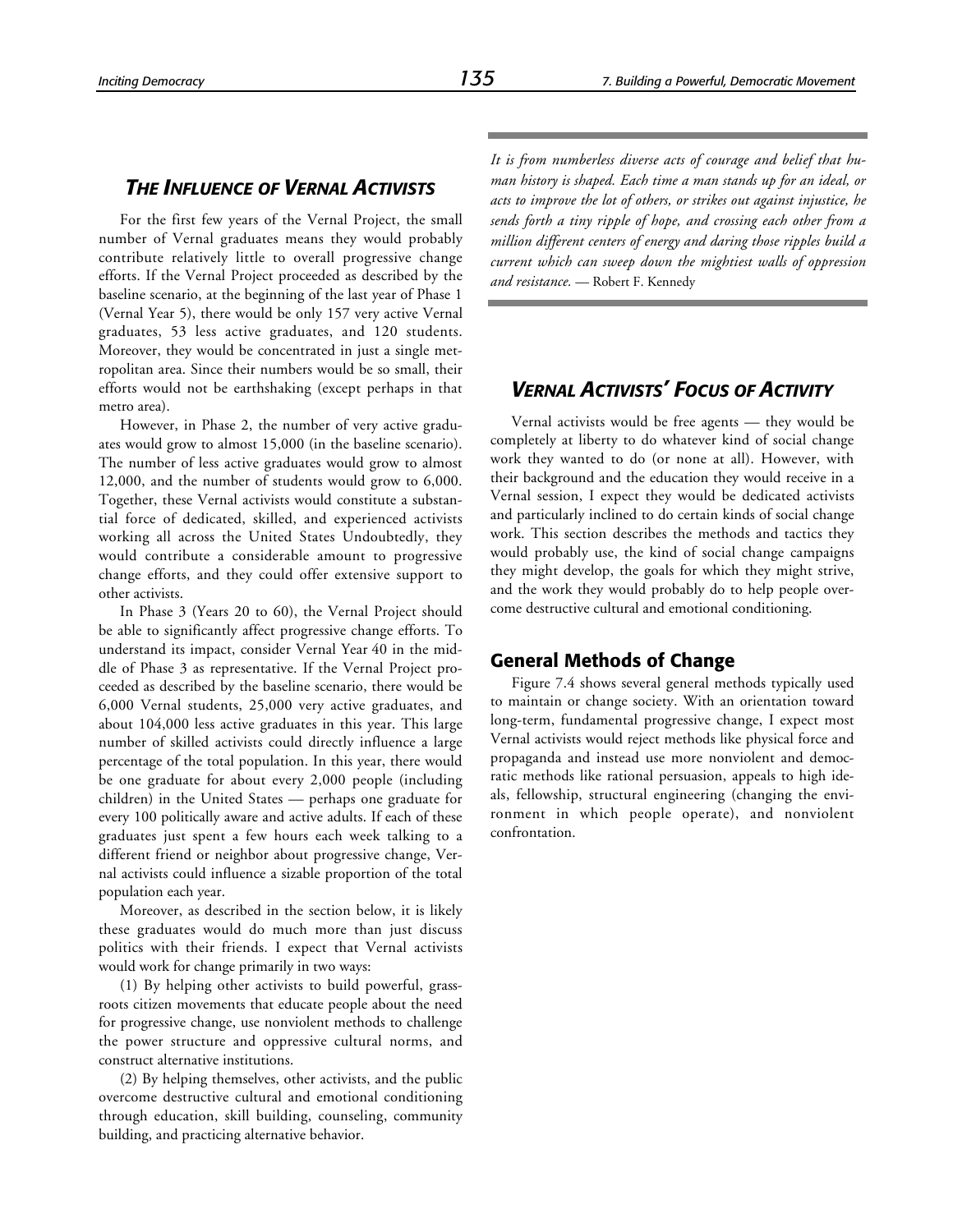# **Figure 7.4: Some General Methods for Changing Society**

| <b>Method</b>                                                        | <b>Description</b>                                                                              | <b>Assumption</b>                                                                              | Appeals to *                                                    | <b>Primary Users</b>                                                                                | <b>Main Strengths</b>                                                                               | <b>Main Dangers</b>                                                                                                                     |
|----------------------------------------------------------------------|-------------------------------------------------------------------------------------------------|------------------------------------------------------------------------------------------------|-----------------------------------------------------------------|-----------------------------------------------------------------------------------------------------|-----------------------------------------------------------------------------------------------------|-----------------------------------------------------------------------------------------------------------------------------------------|
| <b>Physical</b><br><b>Force</b>                                      | Coerce people with<br>threats of physical<br>harm                                               | People are best<br>swayed by physical<br>threats                                               | Control;<br>security;<br>status;<br>confrontation;<br>hierarchy | Military; police;<br>armed rebels; thugs;<br>gangs; intelligence<br>agencies; militant<br>unionists | Usually quite effective<br>for those with the<br>most strength                                      | Coercive; violent; elitist;<br>anti-democratic; often<br>gives control to milita-<br>ristic or bloodthirsty<br>leaders                  |
| <b>Political</b><br>Force                                            | Use political<br>authority to<br>implement policies                                             | Change authorities and<br>the people will follow<br>along                                      | Status;<br>attention;<br>hierarchy                              | Political authorities                                                                               | Lawful; seemingly<br>democratic and<br>moral; relatively good<br>at implementing<br>decisions       | Elitist; anti-democratic<br>(involves only political<br>leaders); usually gives<br>control to those with<br>charisma or great<br>wealth |
| Economic<br>Force                                                    | Hire people to<br>implement policies<br>or hire agents to use<br>physical or political<br>force | People are best<br>swayed by economic<br>threats or offers                                     | Control;<br>material<br>possessions;<br>hierarchy               | Corporations; the<br>very wealthy;<br>organized crime<br>syndicates                                 | Usually quite<br>effective; seemingly<br>democratic and moral;<br>good at implementing<br>decisions | Elitist; anti-democratic;<br>gives control to the rich                                                                                  |
| Advertising,<br>Propaganda                                           | Persuade people by<br>bombarding them<br>repeatedly with the<br>same message                    | Say the same things<br>enough times in<br>enough ways and<br>people will be swayed             | Control                                                         | Corporations;<br>politicians                                                                        | Often quite effective                                                                               | Manipulative; anti-<br>rational and anti-<br>democratic                                                                                 |
| Engineering                                                          | Change people's<br>physical or social<br>environment to<br>affect their views                   | People will adapt their<br>perspective to their<br>environment                                 | Rationality;<br>control                                         | Urban planners; cor-<br>porate managers;<br>management<br>consultants                               | Good at rectifying<br>destructive or<br>inefficient<br>environments                                 | Relies on those with<br>specialized knowledge<br>and expertise; can be<br>manipulative                                                  |
| Rational<br>Persuasion                                               | Persuade people<br>with arguments<br>based on facts and<br>research                             | People are rational and<br>will change their minds<br>when presented with<br>reliable evidence | Rationality;<br>autonomy                                        | Scholars; lawyers;<br>lobbyists; activists                                                          | Good at finding root<br>causes, illuminating<br>relevant information                                | Relies on those with<br>specialized knowledge;<br>time consuming;<br>analytical and detached                                            |
| <b>Emotional</b><br><b>Appeals</b><br>to Ideals                      | Appeal to people's<br>ideals or con-<br>sciences                                                | People are best<br>swayed by emotional<br>appeals to their ideals                              | High ideals                                                     | Religious/spiritual<br>people; nonviolent<br>activists                                              | Uplifting, focuses on<br>the positive                                                               | May be anti-rational;<br>may give control to<br>charismatic leaders                                                                     |
| <b>Emotional</b><br><b>Appeals to</b><br>Anger, Ha-<br>tred, or Fear | Appeal to people's<br>anger, fears, or<br>prejudices                                            | People are best<br>swayed by invoking<br>their fears or prejudices                             | Directness;<br>anger                                            | Lobbyists; lawyers;<br>militant activists                                                           | Taps into gut<br>emotions; good at<br>mobilizing people                                             | Often anti-rational and<br>manipulative; may give<br>control to charismatic<br>leaders; often unstable                                  |
| Fellowship<br>and<br>Personal<br><b>Support</b>                      | Bring people into a<br>warm community                                                           | Kindness and commu-<br>nity can persuade<br>people to resolve their<br>differences             | Warmth, love,<br>joy                                            | Religious/spiritual<br>people; therapists;<br>activists                                             | Uplifting; makes<br>people feel good;<br>effective in bringing<br>new people in                     | Often ignores or sup-<br>presses differences<br>and conflicts                                                                           |
| Nonviolent<br>Confronta-<br>tion                                     | Force people to deal<br>with problems by<br>directly confronting<br>them                        | Confrontation can cut<br>through emotional<br>blocks and sway peo-<br>ple in remarkable ways   | Directness;<br>confrontation                                    | Nonviolent activists                                                                                | Effective, uplifting,<br>empowering                                                                 | Can be manipulative                                                                                                                     |

**SOURCE**: Inspired by and partially based on Kurt E. Olmosk, "Seven Pure Strategies of Change," *The 1972 Annual Handbook for Group Facilitators* (La Jolla, CA: University Associates, 1972, HM134 .A55): 163–172.

\* **Appeals to** = This method typically appeals to those who value...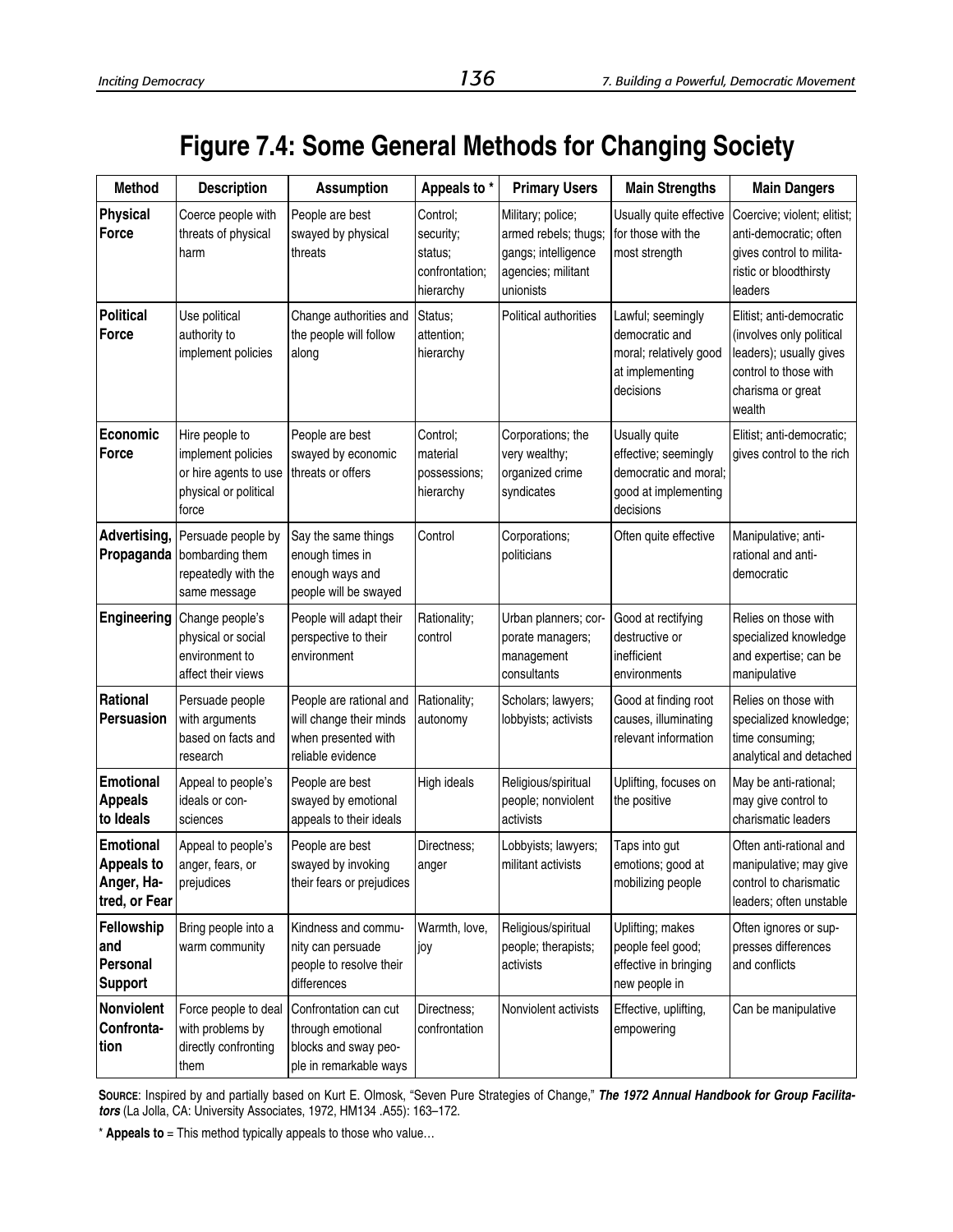# **Figure 7.5: Characteristics of Some Typical Social Change Tactics**

| <b>Type of Activity</b>    | Politi-<br>cally<br>Based? | Organ-<br>ized? | <b>Mass</b><br>Partici-<br>pation? | Consis-<br>tent<br>w/ Good<br>Society? | Chal-<br>lenges<br>Oppo-<br>nents? | Direct?    | <b>Sends</b><br>Clear<br>Message? | <b>Sends</b><br>Loud,<br><b>Public</b><br>Message? | <b>Builds</b><br>Democ-<br>racy? |
|----------------------------|----------------------------|-----------------|------------------------------------|----------------------------------------|------------------------------------|------------|-----------------------------------|----------------------------------------------------|----------------------------------|
| Apathy, Ignorance          | No                         | No              |                                    | No                                     | No                                 |            | No                                | No                                                 | No                               |
| Utopian Withdrawal         | <b>Yes</b>                 | <b>Yes</b>      | No                                 | Maybe                                  | No                                 | No         | Maybe                             | No                                                 | No                               |
| <b>Right Living</b>        | <b>Yes</b>                 | <b>Yes</b>      | Maybe                              | <b>Yes</b>                             | No                                 | <b>Yes</b> | <b>Yes</b>                        | No                                                 | Maybe                            |
| <b>Personal Counseling</b> | Maybe                      | <b>Yes</b>      | No                                 | <b>Yes</b>                             | No                                 | <b>Yes</b> | <b>No</b>                         | <b>No</b>                                          | <b>Yes</b>                       |
| Vandalism                  | Maybe                      | No              | No                                 | No                                     | <b>Yes</b>                         | <b>Yes</b> | No                                | No                                                 | No                               |
| Riots, Looting             | No                         | No              | <b>Yes</b>                         | No                                     | <b>Yes</b>                         | <b>Yes</b> | No                                | <b>Yes</b>                                         | No                               |
| Sabotage                   | Maybe                      | Maybe           | Maybe                              | No                                     | <b>Yes</b>                         | <b>Yes</b> | Maybe                             | No                                                 | No                               |
| Terrorism, Assassination   | <b>Yes</b>                 | <b>Yes</b>      | No                                 | <b>No</b>                              | <b>Yes</b>                         | <b>Yes</b> | Maybe                             | <b>Yes</b>                                         | No                               |
| Guerrilla Warfare          | <b>Yes</b>                 | <b>Yes</b>      | No                                 | No                                     | <b>Yes</b>                         | <b>Yes</b> | Maybe                             | <b>Yes</b>                                         | No                               |
| Advertising                | <b>Yes</b>                 | <b>Yes</b>      | No                                 | Maybe                                  | Maybe                              | <b>Yes</b> | Yes                               | <b>Yes</b>                                         | No                               |
| Lobbying Authorities       | <b>Yes</b>                 | <b>Yes</b>      | Maybe                              | <b>Yes</b>                             | <b>Yes</b>                         | No         | <b>Yes</b>                        | No                                                 | Maybe                            |
| <b>Electoral Campaigns</b> | Maybe                      | <b>Yes</b>      | <b>Yes</b>                         | <b>Yes</b>                             | <b>Yes</b>                         | No         | Maybe                             | <b>Yes</b>                                         | Maybe                            |
| Lawsuits                   | <b>Yes</b>                 | <b>Yes</b>      | No                                 | <b>Yes</b>                             | <b>Yes</b>                         | <b>Yes</b> | <b>Yes</b>                        | Maybe                                              | Maybe                            |
| <b>Personal Persuasion</b> | <b>Yes</b>                 | <b>Yes</b>      | Maybe                              | <b>Yes</b>                             | No                                 | <b>Yes</b> | Yes                               | No                                                 | <b>Yes</b>                       |
| <b>Public Speaking</b>     | <b>Yes</b>                 | <b>Yes</b>      | No                                 | <b>Yes</b>                             | No                                 | <b>Yes</b> | <b>Yes</b>                        | Maybe                                              | <b>Yes</b>                       |
| <b>Street Theater</b>      | <b>Yes</b>                 | <b>Yes</b>      | No                                 | <b>Yes</b>                             | No                                 | <b>Yes</b> | <b>Yes</b>                        | <b>Yes</b>                                         | <b>Yes</b>                       |
| Rallies, Pickets, Marches  | <b>Yes</b>                 | <b>Yes</b>      | <b>Yes</b>                         | <b>Yes</b>                             | <b>Yes</b>                         | <b>Yes</b> | <b>Yes</b>                        | <b>Yes</b>                                         | <b>Yes</b>                       |
| <b>Boycotts</b>            | <b>Yes</b>                 | <b>Yes</b>      | <b>Yes</b>                         | <b>Yes</b>                             | <b>Yes</b>                         | <b>Yes</b> | Yes                               | <b>Yes</b>                                         | <b>Yes</b>                       |
| <b>Strikes</b>             | <b>Yes</b>                 | <b>Yes</b>      | <b>Yes</b>                         | <b>Yes</b>                             | <b>Yes</b>                         | <b>Yes</b> | <b>Yes</b>                        | <b>Yes</b>                                         | <b>Yes</b>                       |
| Sit-ins, Blockades         | <b>Yes</b>                 | <b>Yes</b>      | Maybe                              | <b>Yes</b>                             | <b>Yes</b>                         | <b>Yes</b> | <b>Yes</b>                        | <b>Yes</b>                                         | <b>Yes</b>                       |

**SOURCE**: Inspired by and partially derived from Martin Oppenheimer, *The Urban Guerrilla* (Chicago: Quadrangle Books, 1969, JC491 .O6), pp. 30–33.

**NOTES**:

- **Politically Based?**: Are participants politically aware and savvy, and does the activity grow out of this awareness (rather than being based mostly on raw anger, hatred, prejudice, or fear)?
- **Organized?**: Is the activity highly organized and coordinated (rather than unplanned and undirected)?
- **Mass Participation?**: Does the activity involve large numbers of people and encourage bottom-up organization (rather than involving just a few activists and encouraging top-down organization)?
- **Consistent w/ Good Society?**: Is the activity consistent with a good society?
- **Challenges Opponents?**: Does the activity challenge powerful opponents and force them to respond?
- **Direct?**: Do participants directly bring about change (rather than appealing through others)?
- **Sends Clear Message?**: Does the activity convey a clear political message that might persuade other people?
- **Sends Loud, Public Message?**: Does the activity convey a message loudly and widely so that other people will hear it?
- **Builds Democracy?**: Does the activity encourage people to get involved? Does it give them the power to make decisions? Does it encourage them to think for themselves?

The **Yes** cells are shaded to make the patterns of characteristics more visible.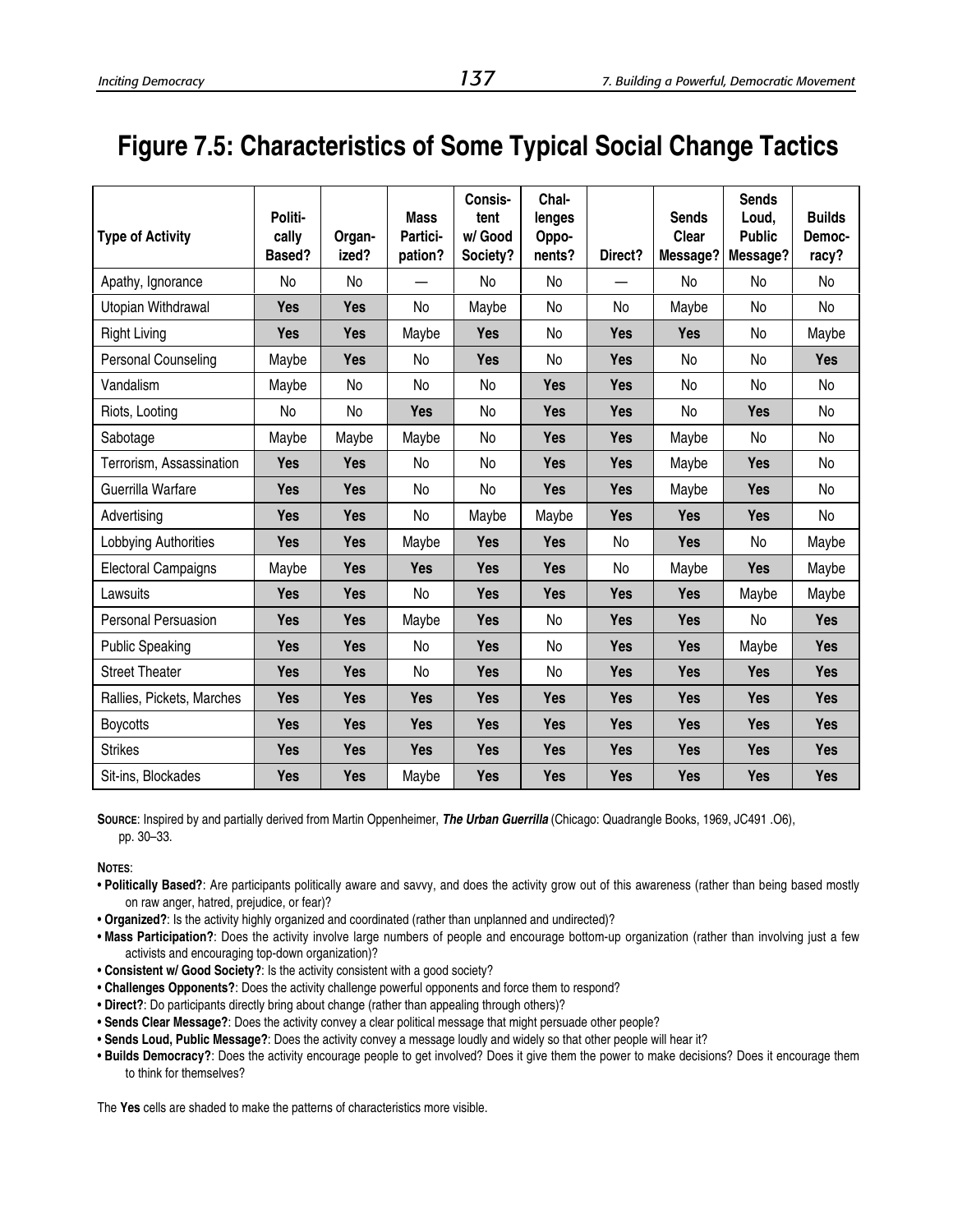# **Tactics for Changing Society**

People use a variety of tactics to bring about change. Some of these activities effectively promote positive change, others accomplish nothing, and some others are actually counterproductive. Figure 7.5 lists twenty of the more common tactics and shows whether they have several characteristics that promote positive change.

For example, rallies, pickets, and marches are organized ways to bring together large numbers of people for a social change purpose (rally support for a cause and pressure opponents). These three tactics are generally nonviolent and are acceptable in a good society. Typically, they directly challenge opponents of positive change and send out a loud, clear political message. They also build toward democracy by encouraging the participants (and observers) to think about an issue, take a stand, and get more involved.

In contrast, vandalism is usually carried out by a single individual or a small number of people who are angry, but not particularly politically aware. Typically, they act spontaneously, without much planning or organization, which means their efforts are often poorly directed. By its nature vandalism is destructive and not consistent with a good society. It directly challenges opponents but, at best, usually sends out a muddled and muted political message so it does not build understanding or democracy.

I would expect that Vernal activists, and the organizations in which they worked, would primarily use tactics that promoted long-term positive change, that is, the ones with many "Yes" entries in Figure 7.5.

# **Building Citizen Movements for Progressive Change**

Being free individuals, Vernal activists could choose to work for progressive social change in any way they liked.

*You can never have a revolution in order to establish a democracy. You must have a democracy in order to have a revolution.* — Gilbert K. Chesterton

Some Vernal activists would probably work in cities, others in rural areas. Some would direct their efforts towards people who already understand the workings of society and attempt to mobilize them to action. Other Vernal activists would probably work to help people with less knowledge learn the true workings of society and help them imagine better

structures. Some Vernal activists would work with community groups (like neighborhood associations, tenants' unions, homeowner associations, or parent associations), some with religious or civic groups, some with professional groups (like teachers, doctors, or engineers), some with working people and labor unions, and others with students and faculty at colleges and universities. Some would focus on a single issue, others on a wide variety of issues. Some Vernal activists would likely work in the halls of political power in Washington or state capitals, lobbying for specific legislation. Some would devote their efforts to electing progressive legislators. Some might work for public interest research groups writing reports to influence the news media and authorities. Others would work with public interest law firms that sought to win change through litigation.

However, as I mentioned above, I expect that most Vernal activists would choose to work at the grassroots level and would attempt to build large, democratically governed citizen movements oriented toward fundamental progressive change. To build these movements, they would probably come together with other activists in their community and develop specific change campaigns focused on major societal problems of interest to large numbers of people in their community.

If designed properly, these campaigns would:

• Reach out to large numbers of people.

• Promote positive visions of a good society and demonstrate positive and powerful means to create it.

• Teach people how to live in consonance with their ideals, especially how to solve their mutual problems collectively and make decisions together in a cooperative, caring, and democratic way.

• Illuminate current injustices and demonstrate positive alternatives in a clear way.

• Empower people to take action against injustice.

• Teach people the skills necessary to challenge opponents and tackle dysfunctional cultural norms.

• Help people form organizations, networks, federations, and political parties with other concerned citizens to muster enough strength to overcome opposition.

• Force major, structural changes in critical societal institutions using methods of nonviolent struggle.

#### *SOCIAL CHANGE CAMPAIGNS*

Successful change campaigns typically have many components and proceed through several distinct stages, each involving somewhat different constituencies. Based on his more than twenty-five years of experience participating in and planning nonviolent social change campaigns, Bill Moyer has developed a detailed eight-stage framework for understanding the progression of successful change campaigns.2

Moyer's eight stages are:

#### **1. Normal Conditions**

During politically quiet times the public mostly supports or acquiesces to the status quo.

#### **2. Prove Failure of Institutions**

Activists — working mostly in established progressive organizations and using mostly mainstream tactics like preparing and publicizing research reports — show that powerholders violate the public's cherished values (such as honesty, democracy, and freedom). Activists prove and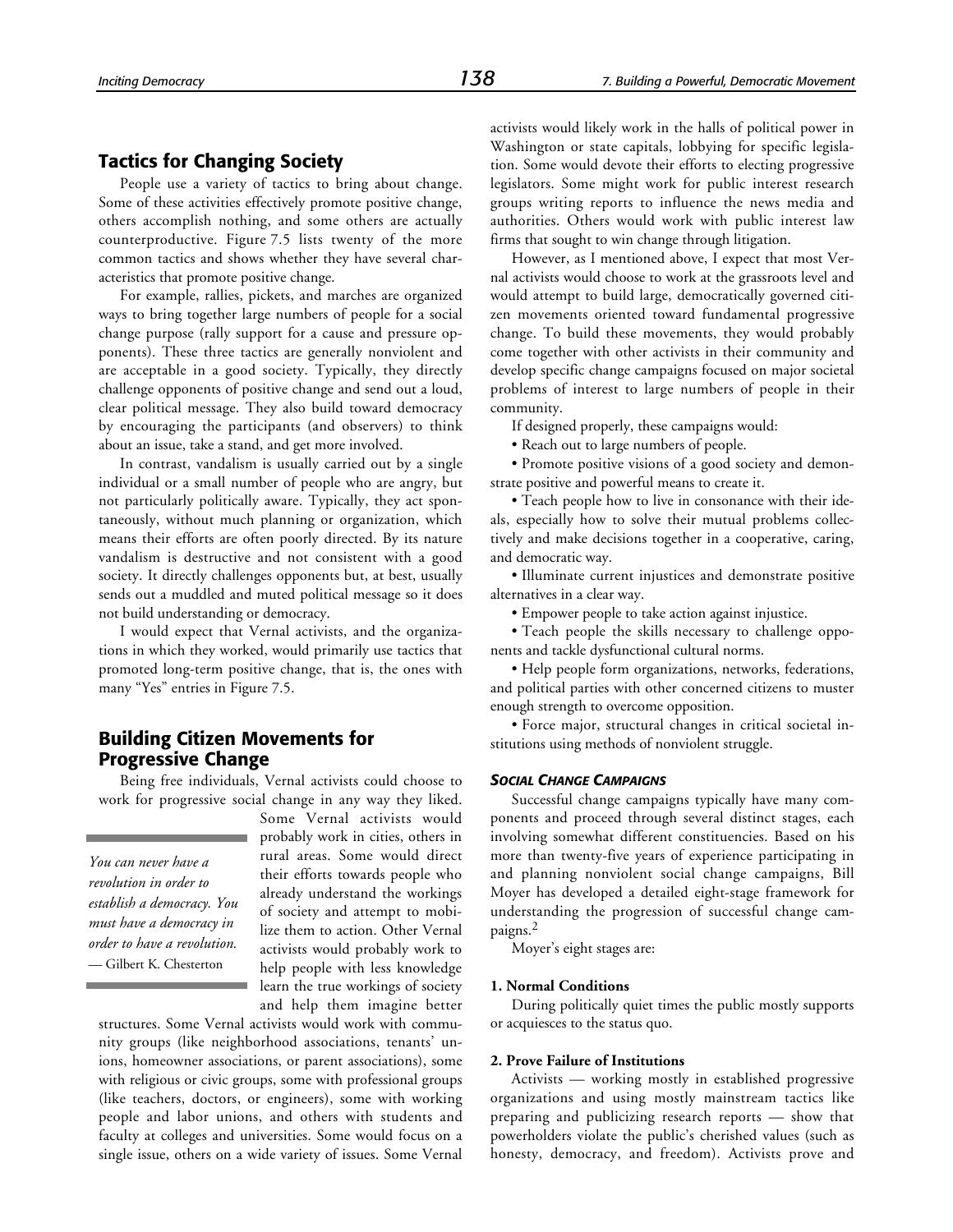document that a problem exists and that official institutions do not respond properly.

#### **3. Ripening Conditions**

A small number of concerned activists engage in prototype nonviolent actions and prepare for a larger movement. A network develops of grassroots activists willing to push for change.

#### **4. Social Movement Take-Off**

A trigger event publicly dramatizes the reality that social conditions and powerholder policies violate the public's values. Thousands of people become passionately involved and engage in various acts of opposition (such as marches, rallies, vigils, pickets, strikes, and blockades). The news is filled with stories of people protesting the status quo. Activists work to inform larger numbers of people and to bring people into social change organizations. They design powerful demonstrations that expose societal myths and illustrate positive alternatives.

#### **5. Identity Crisis of Powerlessness**

After a time, the excitement wanes, and the number of visible demonstrations decreases. Seeing few immediate results from their efforts, many inexperienced activists despair or burn out even though the campaign is proceeding well and is simply shifting into a different mode as described in the next stage.

#### **6. Majority Public Support**

Change activity shifts from nonviolent actions carried out by a small number of activists to a larger, broad-based movement that uses more conventional methods (like lobbying and lawsuits) to pressure powerholders. Activists seek to inform large numbers of people, encourage them to oppose the status quo, and urge them to support alternatives.

#### **7. Success**

The great majority of the public demands change. This, then, finally forces the authorities to acquiesce. The social change movement wins one or more of its demands but usually through conventional channels such as changing a law or winning a legal settlement. Often those in power claim credit for the changes and deny that the social change movement influenced them in any way.

#### **8. Continuing the Struggle**

Activists work to assure that the successes won are actually realized (laws are implemented and enforced). The movement continues to fight for more and stronger measures or shifts to other issues and begins another round of the eight stages.

With their broad understanding of social change dynamics, Vernal activists could help other activists understand these eight typical stages of a campaign and success-

fully maneuver through them. They could especially help inexperienced activists understand that campaigns take years to succeed, that the focus of activity shifts from one arena to another over time (and requires different kinds of social change work), and that victories are seldom clear-cut. They could especially help discourage activists who work in different arenas from fighting with each other and help them weather the crisis of powerlessness in Stage 5.

#### *SUCCESS, DEFEAT, REFORMISM, AND CO-OPTATION*

Through the many steps of a social change campaign, pressure weighs on activists to be satisfied with meager gains or with mere cosmetic changes. Without a clear goal and the strength to achieve it, campaigns are often stymied or sidetracked. Instead of transforming society, they may only force modest reforms or bring about temporary changes.

Figure 7.6 lists seven distinct levels of success activists may achieve in a campaign. These successes range from simply gaining access to an existing institution to broad, structural transformation of societal institutions. In the early stages of a campaign, it may be a major victory simply to get existing authorities to listen to a new perspective. As a progressive organization grows in strength and influence, it may push for acceptance of progressive ideas, then for reform that includes these ideas, and finally for fundamental transformation of the institution. When an institution has been fundamentally transformed, its policies and practices adhere to progressive ideals like honesty, democracy, and equity without constant prodding by progressive activists.

For example, if schools received funding at a uniform rate per student throughout the nation, many current efforts would be unnecessary. Wealthy parents would have an incentive to support improvement of all schools, not just those in their neighborhoods. Other parents would have less incentive to move to wealthy suburban neighborhoods (that now have well-funded schools). With better schools and more supportive teachers, juvenile delinquency in poor neighborhoods would decline.

Faced with fierce opposition, progressive change campaigns seldom achieve the seventh level of success. Besides being thwarted by powerful opponents, progressive activists may also be led astray by sympathetic activists or politicians who believe that simple relief or reform is sufficient. Ambitious politicians or activists also frequently "co-opt" a progressive effort by adopting the rhetoric of activists or assuming the mantle of leadership, but failing to push for truly fundamental progressive change.

With their understanding of social change campaigns, Vernal activists could help other activists understand the differences between weak reforms and fundamental change. They could encourage their colleagues to celebrate limited successes but also to stay focused on long-term goals. They could push for "transformative reform" — that is, reform that allows and facilitates greater reforms later by democratizing underlying structures — rather than "reformist reform" that relieves the immediate problem but undercuts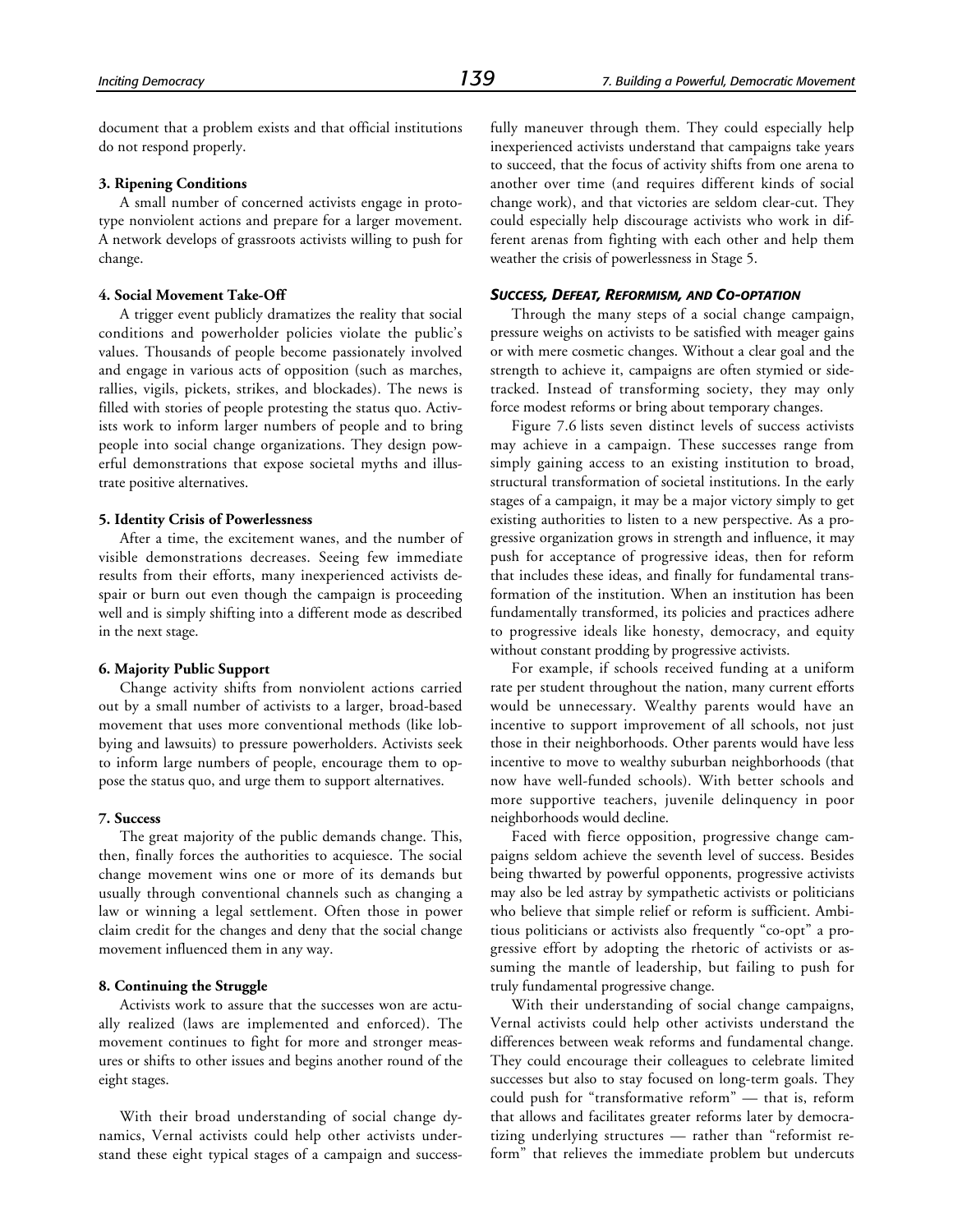| Level                                                                  | <b>Example: Newspaper Coverage</b>                                                                                  | <b>Example: Government Policy Change</b>                                                                                                                                              |  |  |  |
|------------------------------------------------------------------------|---------------------------------------------------------------------------------------------------------------------|---------------------------------------------------------------------------------------------------------------------------------------------------------------------------------------|--|--|--|
| 1. Access to an Existing<br>Institution                                | A reporter reads a progressive organization's<br>press release and agrees to talk with activists.                   | Progressive activists testify at a Congressional<br>hearing.                                                                                                                          |  |  |  |
| 2. Agenda-Setting in the<br>Institution                                | The reporter understands the activists'<br>perspective and considers it when writing<br>articles.                   | A Congressmember introduces a bill that<br>includes progressive measures.                                                                                                             |  |  |  |
| 3. Policy Change in the<br><b>Institution</b>                          | The reporter includes the progressive<br>perspective in articles on the issue.                                      | Congress enacts legislation that includes the<br>progressive measures.                                                                                                                |  |  |  |
| 4. Desired Output from<br>the Institution                              | The editor prints these articles with the<br>progressive perspective intact.                                        | The legislation is enforced.                                                                                                                                                          |  |  |  |
| 5. Desired Impact<br><b>Achieved</b>                                   | The public reads the articles and understands<br>the activists' perspective.                                        | The legislation is enforced enough that it has<br>the intended consequences.                                                                                                          |  |  |  |
| 6. Reform of the<br>Institution                                        | Activists are offered a regular newspaper<br>column in which they can present their<br>perspectives on many issues. | People elect a more progressive Congress that<br>is inclined to enact progressive policies and<br>will ensure the policies are implemented.                                           |  |  |  |
| 7. Structural Transforma-<br>tion or Replacement of<br>the Institution | Activists produce their own newspaper with<br>wide circulation and regularly publish their<br>views on many issues. | Changes in the constitution lead to a more<br>democratic process for electing Congress.<br>Congress is then continually more inclined to<br>enact and implement progressive policies. |  |  |  |

**SOURCES**: This seven-level model is based on a six-level model in Paul Burnstein, Rachel L. Einwohner, and Jocelyn A. Hollander, "The Success of Political Movements: A Bargaining Perspective," in J. Craig Jenkins and Bert Klandermans, eds., *The Politics of Social Protest: Comparative Perspectives on States and Social Movements* (Minneapolis: University of Minnesota Press, 1995, JA76 .P6235 1995): 282–284, which is, in turn, based on a five-level model in Paul D. Schumaker, "Policy Responsiveness to Protest-Group Demands," *Journal of Politics*, no. 37 (May 1975): 494–495. I have added the last row and the newspaper example.

1

further progressive action.<sup>3</sup> In addition, they could explain why it is necessary to build organizations with enough strength to achieve sweeping victories.

# **Overcoming Emotional and Cultural Obstacles**

As described in Chapter 3, widespread ignorance, emotional conditioning, and dysfunctional cultural norms significantly hinder progressive change. With their extensive skills and knowledge, Vernal activists would likely be especially adept at helping people overcome these obstacles and become more knowledgeable, clear-thinking, compassionate, and self-confident citizens.

I expect Vernal activists would work first to clear themselves of their own emotional and cultural limitations so they could behave well and serve as role models for others. Then they would help other activists overcome personal blocks and be more effective. Finally, working in conjunction with other activists, Vernal activists could assist the larger public. Figure 7.7 details some emotional and cultural obstacles and the specific contributions Vernal activists might make to help people surmount them.

# *THE DISTRIBUTION AND TASKS OF VERNAL ACTIVISTS*

## **Very Active Vernal Graduates**

To get a better sense of the extent that Vernal graduates might influence society in Phase 3 of the Vernal Project, this section presents a more detailed and numerical analysis based on a few simplifying assumptions.\*

<sup>\*</sup> Obviously, even if the Vernal Education Project proceeded exactly as I suggest (and this is very unlikely), the number and distribution of very active Vernal graduates would not match these assumptions. Every community is different, every social change organization has its own flavor and style, and every Vernal graduate would choose her own path. There is no way to know where Vernal graduates would live, what organizations they would join or create, whether they would work with other graduates, what work they would do, nor what impact they might have on the world. I have made these assumptions *only* to illustrate some possibilities and to indicate the kind and quantity of social change we might expect from the Vernal Project.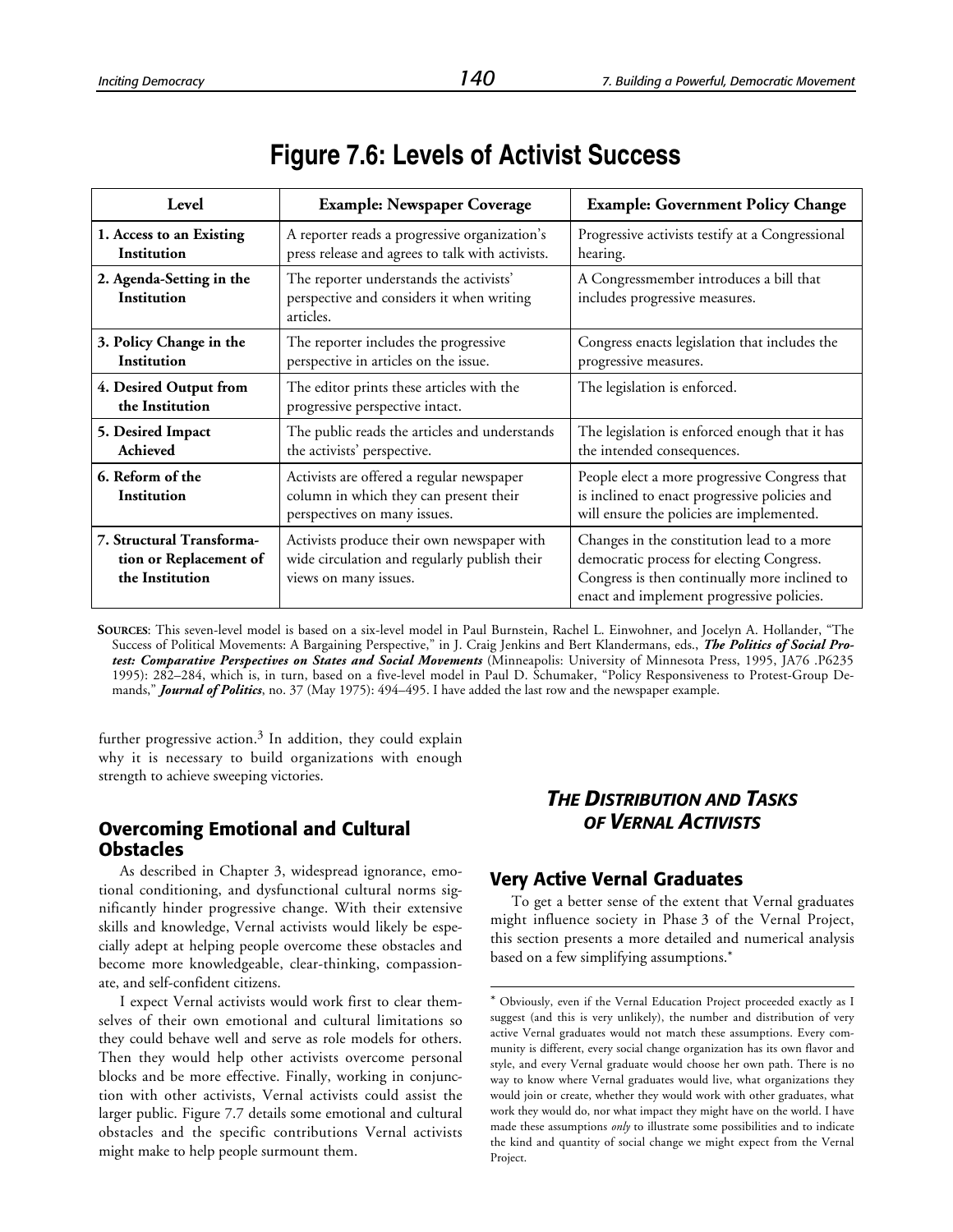# **Figure 7.7: Overcoming Emotional and Cultural Obstacles**

| <b>Typical Emotional</b><br>and Cultural<br><b>Obstacles</b> | <b>What Vernal Activists</b><br><b>Could Contribute to Help</b><br><b>Overcome these Obstacles</b> |  |  |
|--------------------------------------------------------------|----------------------------------------------------------------------------------------------------|--|--|
| Ignorance                                                    | Clear and accurate information                                                                     |  |  |
| Misinformation                                               | Provocative questioning                                                                            |  |  |
|                                                              | Cooperative problem solving<br>methods                                                             |  |  |
| Prejudice (racism,                                           | Clear and accurate information                                                                     |  |  |
| sexism, ageism, and                                          | Personal counseling                                                                                |  |  |
| so on)                                                       | Cooperative problem-solving                                                                        |  |  |
| Mistrust                                                     | methods                                                                                            |  |  |
| Addictions, compul-                                          | Clear and accurate information                                                                     |  |  |
| sions, phobias, and                                          | Personal counseling                                                                                |  |  |
| other dysfunctional<br>behavior                              | Support and encouragement                                                                          |  |  |
|                                                              | Gentle prodding                                                                                    |  |  |
| Uncertainty, self-                                           | Clear and accurate information                                                                     |  |  |
| doubt, conceit,                                              | Personal counseling                                                                                |  |  |
| arrogance                                                    | Support and encouragement                                                                          |  |  |
| Isolation                                                    | Cooperative community                                                                              |  |  |
|                                                              | Personal support                                                                                   |  |  |
| Hopelessness                                                 | Clear conceptions of a good society                                                                |  |  |
|                                                              | Knowledge of positive alternatives                                                                 |  |  |
|                                                              | Skill and experience working for<br>positive change                                                |  |  |
|                                                              | Dedication to working for change                                                                   |  |  |

First, I assume graduates would be spread throughout the country in numbers proportionate to the general population. I also assume that most would work with small, democratically governed grassroots organizations. For the purposes of this analysis, I assume the 25,000 very active graduates (in Vernal Years 25–60 in the baseline scenario) would be distributed as follows:

• I assume fifty very active graduates would work in each congressional district.\* They would work with grassroots organizations focused on the local community. Since there are 435 congressional districts in the U.S., this would involve a total of 21,750 very active graduates nationwide.

• I assume an average of forty-five very active graduates would work in each of the fifty states. They would work

-

with progressive organizations focused on a state or regional level. This would involve a total of 2,250 graduates nationwide.

• I assume one thousand very active graduates would work with progressive organizations focused on the national and international level.

Note that many of these organizations — especially those working at the local level — would have only volunteer members and staff since probably only the largest could raise enough funds to be able to pay staffmembers.

#### *GRASSROOTS ORGANIZATIONS*

I assume that the fifty very active graduates in each congressional district working at the local level would work with several types of grassroots organizations: Issue-Oriented Advocacy Groups, Alternative Institution Development Groups, Progressive Political Parties, and Progressive Caucuses within mainstream organizations. To further detail the analysis, I assume they would be distributed in the following way:

#### **• Issue-Oriented Advocacy Groups: Twenty-Four Very Active Vernal Graduates**

I assume four very active graduates would work together in each of six separate community- or college-based advocacy groups campaigning on a particular issue.† These might be existing organizations or ones that the Vernal graduates would create. Each might be an independent organization or it might be a single committee or task force of a larger organization.

As I see it, these 2,610 advocacy groups dispersed across the country would focus on a local aspect of an important, pivotal issue like corporate domination, environmental destruction, weapons production, poverty, crime, police brutality, corruption, inadequate childcare, inadequate healthcare, destructive U.S. foreign policy, racism, sexism, domestic violence, wealth inequality, or drug abuse. Some might push for favorable treatment of cooperative enterprises, a more humane tax code, reform of election campaign financing, a more democratic decision-making structure, or some other worthy endeavor. In all their efforts, these organizations would push for democratic and cooperative control of society.

Some of these groups would probably work with a single constituency (such as doctors, high school students, environmentalists, mothers of small children, residents of a single poor neighborhood, members of a labor union, or owners of small retail stores). Others would probably try to reach a broad, general audience.

1

<sup>\*</sup> I focus on congressional districts since CDs each have approximately the same population (currently about 600,000 people) and they roughly conform to geographic and social boundaries. I think it is easier to understand the influence that Vernal activists might have by imagining a single congressional district (for me, the one where I live), and envisioning these activists working here.

<sup>†</sup> As I see it, these groups would work for broad, fundamental change, but focus on one issue at a time and emphasize local aspects of this issue. Members of the group would "think globally, but act locally" and "think broadly, but act tightly focused" on one issue.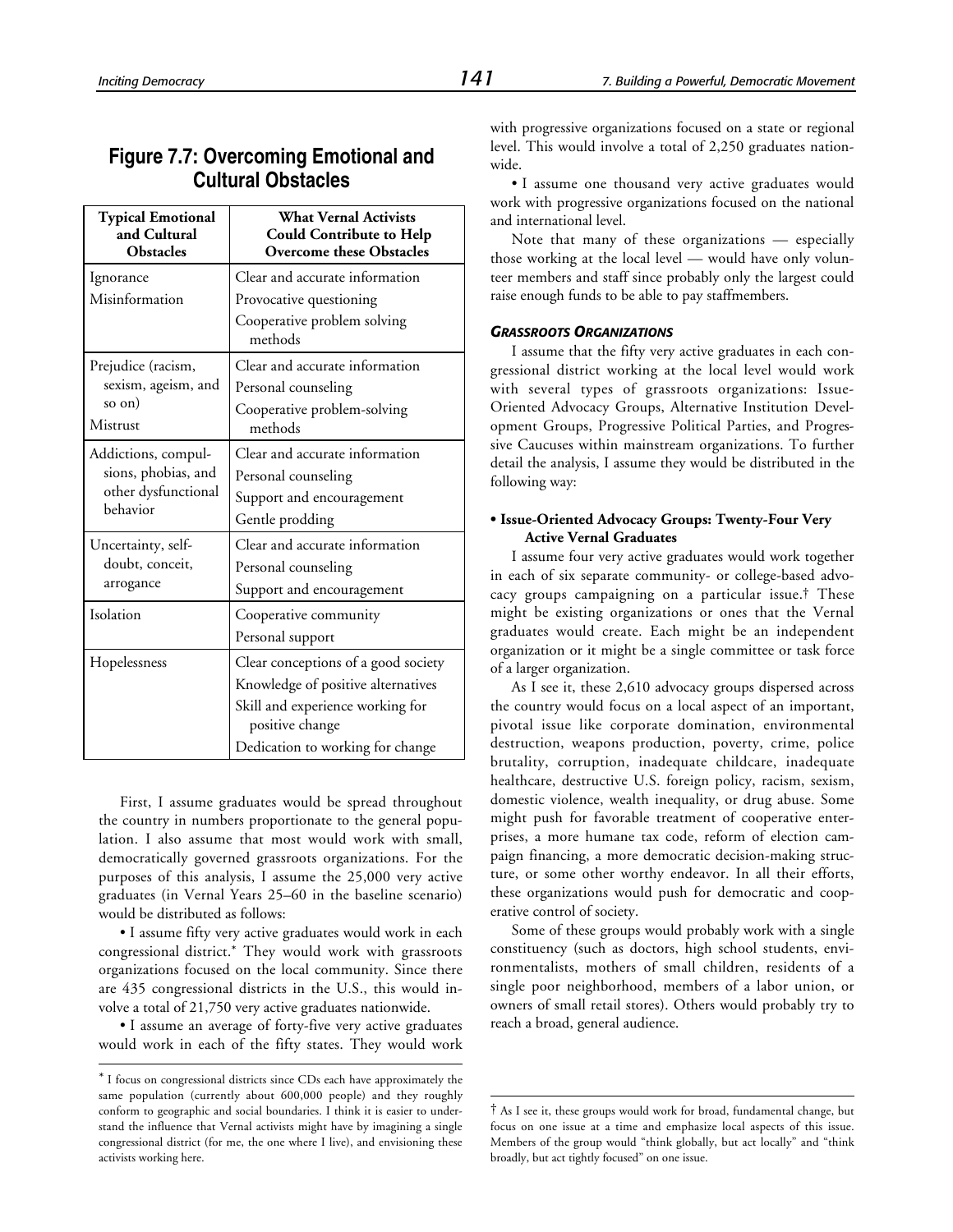To build a powerful social change movement focused on their chosen issue, members of these groups would do some or all of the following:

• Research and write factual leaflets about the issue, describing the problems with the current situation, what created and sustains these problems, possible alternative solutions, and how to implement these alternatives. Effective leaflets would expose societal myths and reveal the web of power-brokering and corruption that maintains the status quo.

• Inform and persuade people by distributing these leaflets at public events, showing videos, sending e-mail, speaking at schools, churches, and civic groups, canvassing door-to-door, circulating petitions, writing letters to local newspapers, staging vigils, rallies, and marches, and performing guerrilla theater. They would encourage people to withdraw their support from those conventional institutions and authorities responsible for problems and instead support alternative institutions that would solve them.

• Track local news stories covering the issue and challenge and persuade reporters to adopt a more progressive perspective.

• Press for change by lobbying authorities, filing lawsuits, and/or organizing boycotts, strikes, and blockades. They might focus their attention particularly on local business leaders, government officials, or civic leaders.

• Actively encourage new activists to join their organization and work to inform and support them.

• Build an inspiring and effective organization that practiced cooperative democracy and mutual support in its internal processes.\*

• Publish a newsletter for supporters.

• Reach out to other progressive groups in the area and, when appropriate, work in coalition or affiliate with them.

With four very active Vernal graduates essentially serving as steady, part-time staffmembers, these organizations would likely be much more capable than most current or past grassroots social change groups. Linked or allied with other similar groups working on the same issue in every part of the country, these focused groups would have tremendous power to bring about change in their chosen issue area. I expect they would be similar to — but stronger than — the alliances of local groups recently working against nuclear power, nuclear weapons, U.S. military support of dictatorships in Central America, toxic waste, the death penalty, and sweatshops.

As I see it, the four very active Vernal graduates would help their organizations in these ways:

• Devoting at least twenty hours per week to their organization, the four very active Vernal graduates could do much of the basic day-to-day grunt work, ensuring that the basic task and internal maintenance functions of their groups were adequately performed.

-

# **Seven Principles for a New Organizing Model**

Based on her many years of organizing the multiracial Piedmont Peace Project in a poor, rural area of North Carolina, Linda Stout<sup>4</sup> proposes that organizing efforts adhere to these seven principles:

1. Focus on social change (not on social service).

2. Work across race and class lines.

3. Include indigenous organizers and leaders (empower members of the community to be the organizers and leaders).

4. Encourage diversity (racial, class, and so on) with ongoing outreach and training — include diversity and leadership training in every staff meeting, board meeting, and retreat.

5. Focus on the connections between local and national issues.

• Groups should educate themselves on how economic justice, peace, environmental, and women's issues are interconnected.

• Translate national issues into local language and issues so they appeal to people in the community.

6. Develop and maintain personal empowerment while working for organizational power by doing the following:

• Listen to people.

• Help them look at various options.

• Help them see themselves in a position of power.

7. Be flexible and ready to create new models to adapt to the needs and leadership styles of participants.

• Their steady, long-term presence would provide muchneeded stability and continuity of experience. They could convey the history and practices of their organization to new members. This would be of particular value to organizations based at colleges since students come and go so quickly.

• With their deep understanding of society and of

change methods, the graduates could help their organizations choose penetrating issues, strategies, tactics, and goals; they could guide their organizations toward effective work. I expect they would push their groups to champion strong reform measures that democratized society and led to deep, fundamental change. They

*Leadership is getting someone to do what they don't want to do, to achieve what they want to achieve.* — Tom Landry

would steer their groups away from feeble compromises, measures based on narrow self-interest, or measures that might infringe on others. They would also point out the connections between issues and offer a broad perspective on social change. Most important, they would encourage their

<sup>\*</sup> See also the section below titled "Cooperative Activist Communities."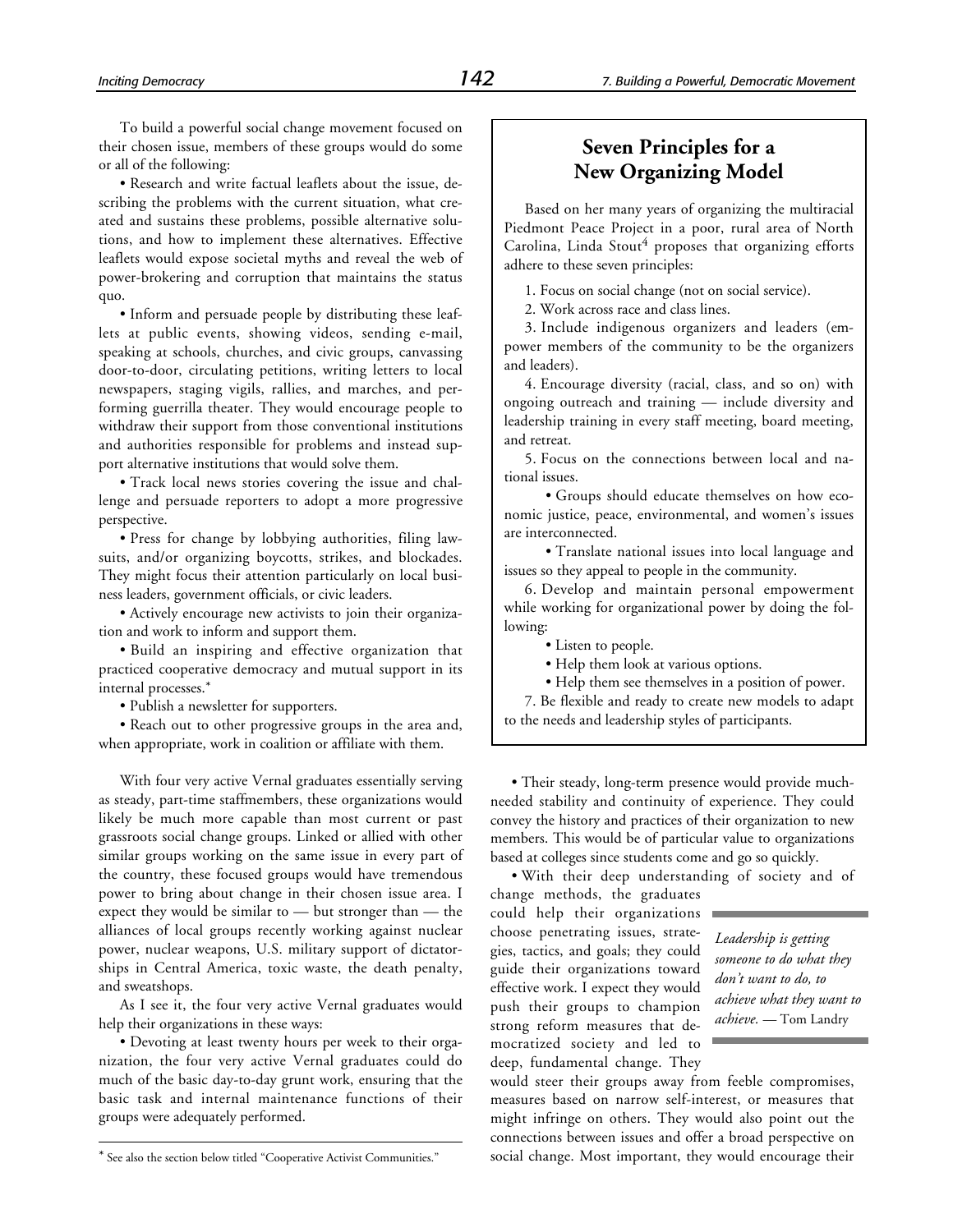colleagues to investigate thoroughly all aspects of their chosen issue and act responsibly in all their change efforts.

• They would help connect and weave diverse people and groups together in coalitions and alliances.

• To increase understanding of the group's primary issue or to bolster their colleagues' social change skills, I imagine the four Vernal graduates would offer their colleagues a variety of educational materials: books, articles, notes, movies, videos, and web pages. At strategic times, they would facilitate educational workshops tailored to the interests and needs of the group's members. They might conduct workshops on a particular issue, or they might teach change skills such as how to develop strategic campaigns or how to use a particular change tactic. They might present personal transformation techniques, various ways to overcome cultural barriers, cooperative meeting processes, and positive ways to resolve conflict. They might present information on how their chosen issue fits with other progressive issues.

I imagine the Vernal graduates would also spend a significant amount of time every day individually mentoring other activists in their group — imparting their relevant knowledge and skills about every aspect of changing society and being an activist. Moreover, I expect they would help set up self-study groups to further educate themselves and their social change colleagues.

• The four graduates would probably devote a great deal of time to encouraging and supporting other members of

*Nothing great was ever achieved without enthusiasm.* — Ralph Waldo Emerson their organization. I expect they could inspire their colleagues with their excitement and high expectations.

• As I envision it, they would also be playful and loving, offering hugs and compassionate counseling to their colleagues during difficult periods. Whenever interpersonal

conflicts erupted, the Vernal graduates could calm the combatants and use their negotiation skills to mediate. Furthermore, they would help members of their groups understand and celebrate (rather than fret and fume about) their differences in age, gender, race, ethnicity, class, sexual orientation, and culture.

• Towards the goal of creating a democratic society of empowered citizens, I expect the Vernal graduates would encourage newcomers to take responsibility for the organization and to take initiative. To avoid disempowering other activists, I imagine Vernal activists would mostly aid and support others — working largely behind the scenes and only occasionally stepping out front into the limelight. I imagine they would try to let their colleagues make mistakes and learn from the consequences, without scolding them or taking control away from them.

• I also imagine the four graduates would expect the best of their fellow activists, prodding them to strive towards their highest ideals. They would encourage their fellow activists to boldly challenge conventional ideas, their own perspectives, and each other's views. They would push them to struggle and learn from each other while they also supported and cared for one another. This would help to prevent their organizations from degenerating into wishy-washy feel-goodism or achieving only lowest common denominator accords.

With a reliable core of experienced, hard-working Vernal graduates, these local advocacy groups would likely do effective change work and make relatively few mistakes. Each group's integrity, effectiveness, and democratic procedures would impress both its members and outside observers, inspiring outsiders to join the group and members to work diligently towards its goals.

Based on my experience, I believe four very active graduates working together would be able to attract, mentor, encourage, and support about twenty-four other dedicated activists, and they could do it well enough that these twenty-four steadfast activists could work energetically for many years. If this were the case, each of these grassroots organizations would have twenty-eight active members who regularly attended meetings and carried out its projects. With this strong core, I believe each organization could attract and support about one hundred fifty active supporters (progressive advocates) who would regularly attend the group's events (presentations, hearings, demonstrations) or volunteer a few hours of work.\* <sup>5</sup>

With so many active members and supporters, each of these grassroots organizations could probably reach several thousand more people each year — persuading them that society could be improved and convincing them of the value of a few specific positive alternatives. By having long and repeated conversations with large numbers of people, they probably would *profoundly* touch a certain number — perhaps fifty or one hundred individuals each year — and persuade them to radically alter their thinking about the nature of society and their role in it. Deeply affected by these conversations, many of these people would become activists eventually.

Note that I have assumed that the very active graduates would be most effective by working together as a group of four within each organization. If they worked individually, in pairs, or as a group of three, the twenty-four graduates in a congressional district could work with a larger number of organizations. However, they would also be more likely to become isolated or to go astray. I believe each Vernal graduate could more easily stay on track if she were continually working with three other experienced activists who had a similar understanding of the need for fundamental progres-

1

<sup>\*</sup> Chapter 5 has more detailed definitions of steadfast activists and progressive advocates. In Appendix C, I further define steadfast activists as those who work from three to sixty hours each week for fundamental change and progressive advocates as those who work less than three hours each week, but at least ten hours per year.

Note that some of the steadfast activists and progressive advocates working with very active Vernal graduates would probably be less active Vernal graduates or Vernal students.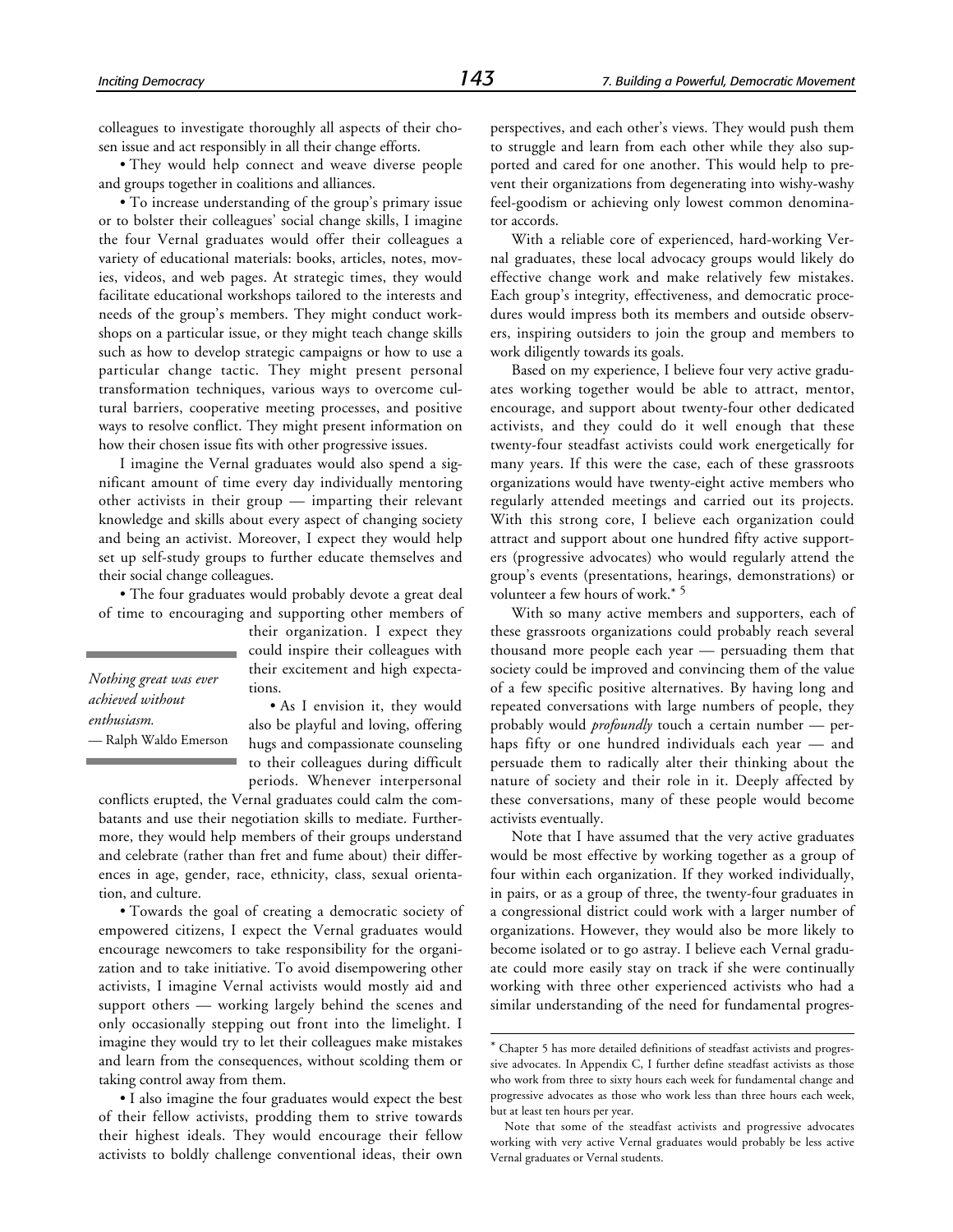sive change. Knowing that the other three very active Vernal graduates were working skillfully and diligently with her for change would inspire her to her best work and hearten her in tough times. Furthermore, when one (or two or three) of them blundered or fell into despair, the others could use their well-developed support skills to comfort or heal her back to wholeness. Each graduate would know she could count on the other Vernal graduates to be honest, understanding, and caring even if other activists in the group defaulted.

#### **• Alternative Institution Development Groups: Eight Very Active Vernal Graduates**

In each congressional district, I assume four very active graduates would work with each of two different groups striving to develop an alternative institution such as a community bank, a land trust, a cooperative food store, a farmer's market, a childcare cooperative, a tool sharing cooperative, a collectively owned and operated business, an alternative school, a battered women's shelter, a co-housing community, or a community garden. I expect the very active graduates would work to ensure that the alternative institution was fair, honest, open, democratic, cooperative, egalitarian, and powerful. They would work to build an institution that truly provided a progressive alternative to a conventional institution, which probably means that, as it grew over time, its existence would challenge the power structure or conventional cultural norms. If elements of the power structure fought back by attacking or undermining the alternative institution, the developers would then organize large numbers of supporters to resist the attacks and sustain the alternative institution.

I imagine that each of the 870 Alternative Institution Development Groups dispersed across the country would be similar in size to the Issue-Oriented Advocacy Groups described above — with twenty-four steadfast activists and several hundred progressive advocates. I also assume the four very active Vernal graduates would provide a similar level of support and guidance to the other members of the group and to each other.

#### **• Progressive Political Parties: Six Very Active Vernal Graduates**

In each congressional district, I assume six very active graduates would work together with a progressive political party like the New Party or the Green Party that has a multi-issue agenda. I expect they would do the same kind of education, advocacy, and recruitment work as activists in the Issue-Oriented Advocacy Groups. They would probably also:

• Work with others to develop the party's platform.

• Work to elect progressive party members to public office.

• Coordinate efforts with the party's state and national offices.

With six hard-working very active graduates at its core, the local party chapter would likely be a vibrant organization. It would also be more likely to stay on a progressive track. Progressive political parties are always tempted to moderate their perspectives and soften their stances to appeal to large numbers of mainstream people or to attract big funders. Understanding how this might co-opt their efforts or compromise their integrity, the Vernal graduates could work to keep the party honest and its policies consistent with fundamental progressive change.

By reaching out to a large number of other organizations, including the Issue-Oriented Advocacy Groups and Alternative Institution Development Groups, a progressive party should be able to attract many members and win elections, especially locally. Since most congressional districts currently

*Democracy is based upon the conviction that there are extraordinary possibilities in ordinary people.* — Harry Emerson Fosdick

have no organized progressive parties, having a large and vigorous one in all 435 CDs across the country would be a major breakthrough.

#### **• Progressive Caucuses: Twelve Very Active Graduates**

In each congressional district, I assume four very active graduates would work together in each of three mainstream groups (a total of 1,305 groups across the country) such as conventional political parties, churches, labor unions, professional associations, civic organizations (like the Lions Club, Rotary Club, or Parent-Teacher Association), or social clubs. They would work to democratize the organization, to persuade members of the group to adopt more progressive perspectives, and to make the official policies of the organization more progressive.

If there was an existing progressive caucus within the organization, they might join it, or if there was none, they might create one. More often though, they would just gather informally to express their views. To sway the other members, they would present progressive ideas and circulate articles or papers that explained and promoted their positions. They would also seek out people in the organization who were open to progressive ideas, discuss issues with them, support them, inform them, and encourage them to learn more. Furthermore, in all their interactions with others, they would try to be models of honesty, integrity, and compassion.

Since these twelve very active graduates would work in only three mainstream organizations, it might seem that they would have little overall influence. In every community, there are hundreds of mainstream organizations including many that are quite large. However, these twelve very active graduates would be particularly skilled, knowledgeable, experienced, and active in their groups, making them more influential than most people. Each graduate would be a powerful voice for progressive ideas and a de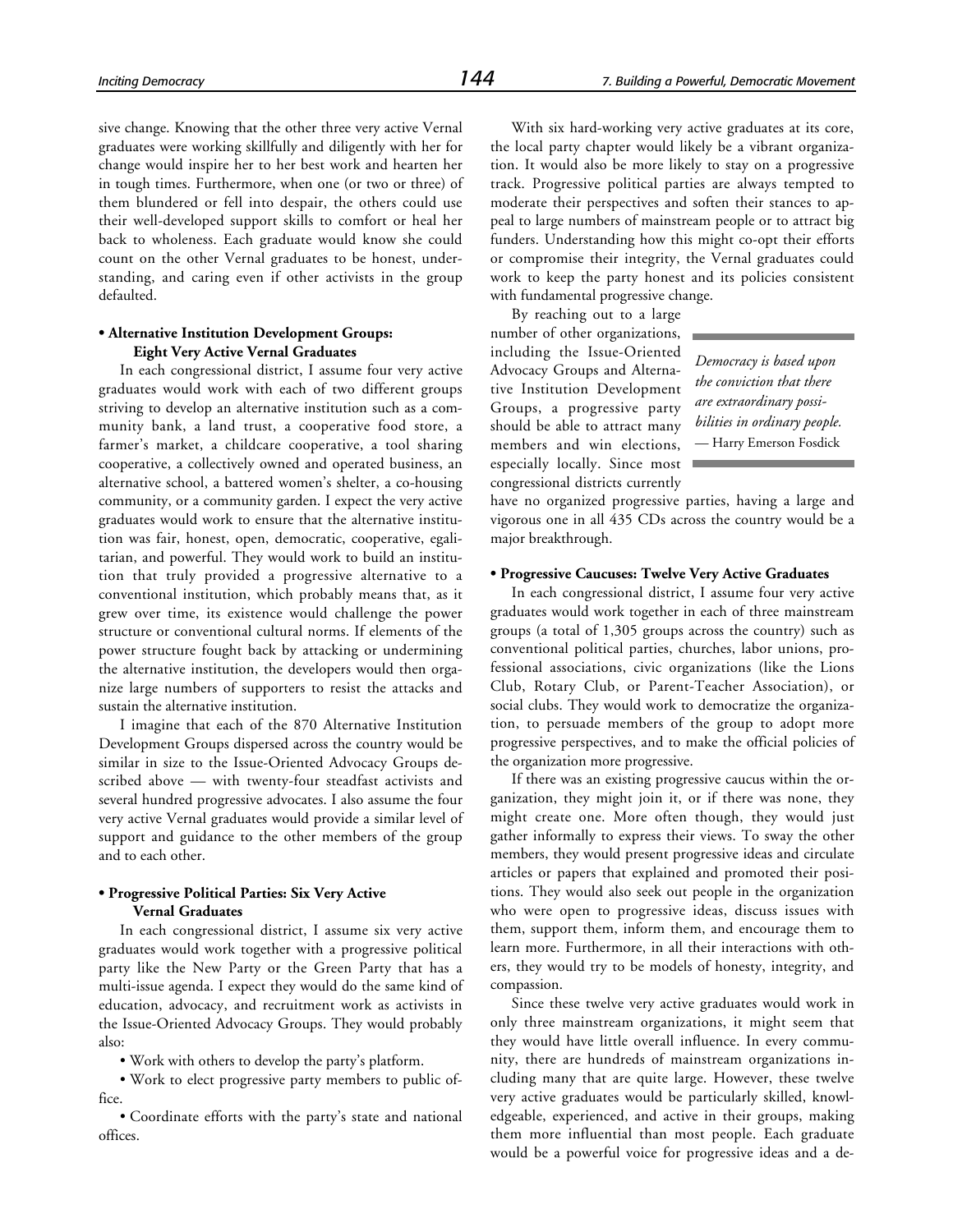pendable ally for other people who backed progressive measures. I also imagine they would be especially willing to work with coalitions like the local Council of Churches or Central Labor Council. This would greatly expand their influence.

#### **Additional Work**

Besides their primary work with the groups described above, each of these fifty very active graduates working in a single congressional district would probably devote some time to other change-related activities.

• As I mentioned earlier, they would all probably talk with their families, friends, and neighbors about progressive change.

• Many graduates might attend a weekly or monthly progressive study group, discussion group, video-watching group, eating club, singing group, or theater group. With the participation of fifty very active graduates in every congressional district, every community in the country might have several such camaraderie-building associations of progressive activists.

• Many graduates would likely also join mainstream organizations that matched their personal interests such as churches, civic organizations, or social clubs. Within these groups, they might periodically advocate for progressive change. Some activists might even deliberately join an organization with dissimilar interests as a way to reach out to conservatives in the community. For example, an activist who worked primarily with a group advocating for better community childcare facilities might join a conservative civic organization. As the members got to know her on a personal level, she could discuss her advocacy work and its importance. Conservative members who would scornfully reject her political arguments might be swayed by her personal integrity and her principled behavior. Eventually, they might be willing to consider her political ideas.

• These fifty very active graduates would serve as local examples of responsible and caring citizens. Some would likely visit schools to talk about the crucial role of an informed and active citizenry in a democratic society and present themselves as exemplary role models.

• Whenever a crucial issue or political campaign in their area came to a critical juncture, many of these activists would probably focus their efforts on it for a short time. With their deep understanding of progressive ideas and methods, there would usually be no need to persuade them to support the campaign, to convince them of the value of the change effort, nor to teach them particular tasks. Rather, they could jump right in and do effective work.

For example, the fifty very active graduates in a congressional district might write fifty letters-to-the-editor to the local paper calling for a particular change, make fifty phone calls to a political officeholder, or be fifty people attending a rally, vigil, picket, or blockade. In the time immediately before an election, each might do a week of campaigning and canvassing for a progressive political candidate, emphasizing the issues and talking to the constituencies they knew best. By focusing intensive effort on a particular spot, they might enable a group to make a decisive breakthrough.

Clearly, fifty very active Vernal graduates in a single congressional district could contribute an incredible amount to bringing about progressive social change. If, as described here, each very active Vernal graduate could support, inform, and inspire six steadfast activists and if each of these six steadfast activists could support, inform, and inspire six progressive advocates, each congressional district would have fifty very active Vernal activists, three hundred steadfast activists, and eighteen hundred progressive advocates. Together, these 2,150 activists would constitute a powerful force in their community.

#### *STATE ORGANIZATIONS*

As I envision it, the very active graduates working at the state level would work with existing statewide progressive organizations, or they might start new ones. They would carry out such work as the following:

• Research important local, state, and regional problems and develop possible solutions. They would write reports, papers, and pamphlets and distribute these documents to local progressive activists. They would also prepare model legislation for state or local governments that embodied the best solutions.

• Investigate corruption and power brokering among powerful people, corporations, and government institutions. They would publish exposés and issue press releases describing their findings.

• Serve as a reliable and ready source of progressive information and commentary to journalists on important issues.

• Maintain information resources (such as newspaper clipping files and web pages) on important progressive issues, especially those on which local change groups were working.

• Coordinate the efforts of local activists. For example, an organization might collect information from various local groups and pass it on to others, arrange regional tours for prominent speakers, or organize large, cooperative events such as benefit concerts or large, regional rallies.

• Collect information about members of the state legislature and executive agencies and pass this on to local activists to aid them in their local lobbying.

• Watchdog, inform, lobby, and challenge state legislators, state administrators, and federal

*The trouble with practical jokes is that very often they get elected.*

— attributed to Will Rogers

legislators from their state. The power of these activists in lobbying authorities would be greatly enhanced by working in conjunction with grassroots groups.

• Coordinate large, class-action lawsuits.

I expect the very active Vernal graduates working in these state-level organizations would take on the same roles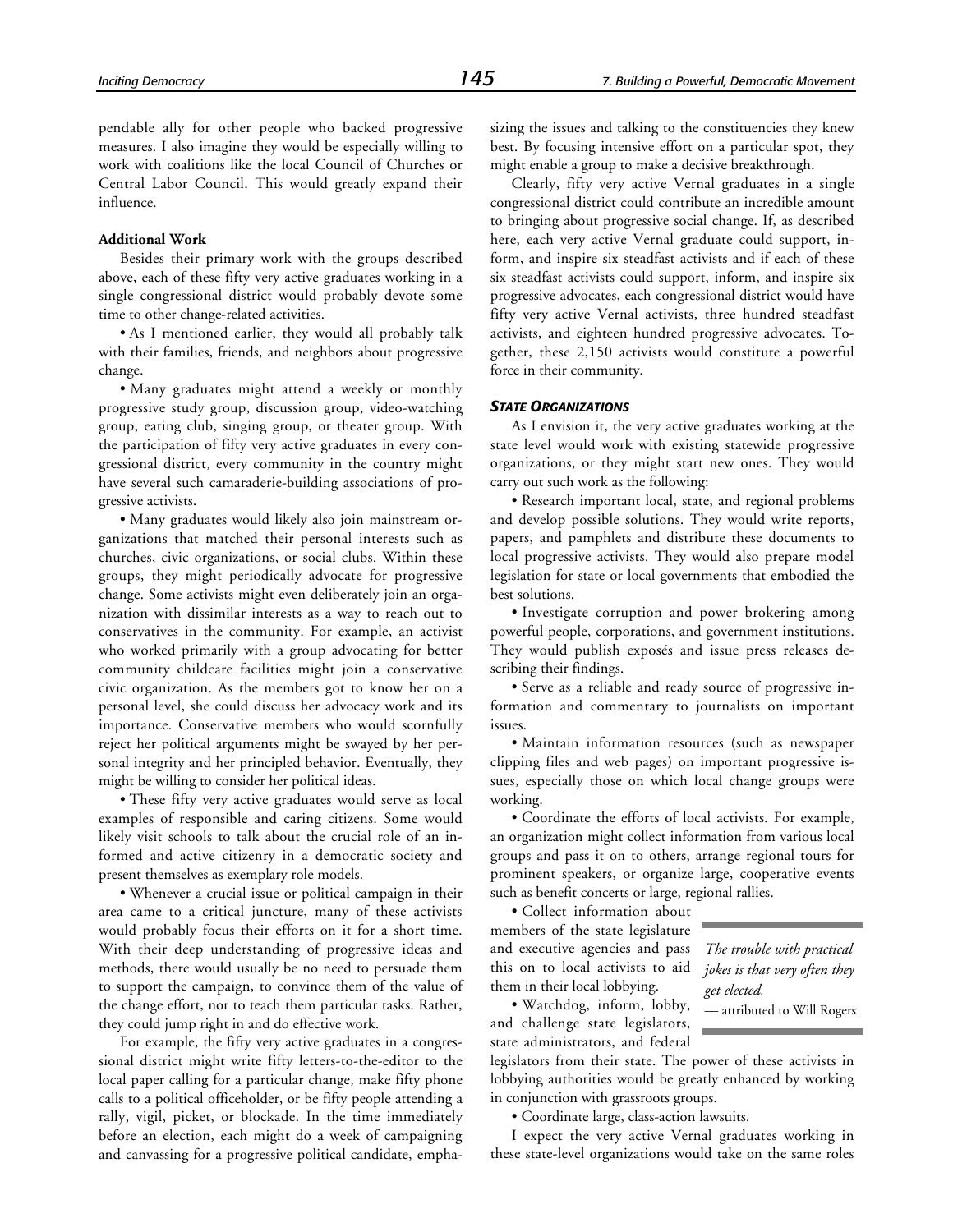as those working with the grassroots groups described above. Very active graduates would work in groups of four, and they would devote much of their effort to supporting and educating the other members or employees of their organizations.

I assume the number of very active graduates working in a state would be proportional to the state's population, so in the smallest states, there might be only five very active Vernal graduates working at this level. In the largest state, California, I assume there would be about two hundred. Overall, I assume there would be very active graduates working in a total of 562 statewide organizations across the country.

#### *NATIONAL AND INTERNATIONAL ORGANIZATIONS*

As I imagine it, the thousand very active graduates working at the national level would perform the same kind of work as the activists working at the state level, but their focus would be on the national and international arena. Many would probably work in Washington, DC, and focus on the federal government. Others would probably work in important business centers like New York or Los Angeles and focus on transnational corporations. Some might even work overseas, perhaps with international organizations like the United Nations, Bread for the World, or War Resisters International.

At the national level, progressive activists confront powerful and sophisticated politicians, business executives, and public relations flacks who are skilled at deceiving and manipulating people. Activists at this level are usually under intense pressure to negotiate, bargain, log-roll, pander, fawn, toady, compromise, or just give in. For this reason, it would be especially important for these progressive activists to have a strong support group in which they could encourage each other to maintain high ideals and adhere to high standards. Very active graduates could arrange these support groups, encourage activists to stand up for their principles, and help sustain their vision of a good society. They could also arrange regular visits by principled activists from grassroots groups who could remind and encourage the activists working in this arena to focus on fundamental, progressive change.

Like those working at the local and state level, I assume these very active graduates would also mostly work in groups of four. In large organizations, they might work in groups of six. I assume there would be very active graduates working in a total of 225 national and international organizations.

Overall, as described here, very active Vernal activists would be working in groups of four or six in a total of 6,007 local, state, national, and international organizations across the country.

# **Less Active Vernal Graduates**

Most Vernal graduates, even after their primary focus had shifted to some other endeavor, would probably continue to do some social change work. With their extensive skills and long experience, these activists could contribute a great deal to change efforts. In the baseline estimate, the number of less active graduates would steadily rise from about 15,000 in Vernal Year 21 to 125,000 in Year 60 and would average about 90,000 over this forty year period. In Vernal Year 40, there would be about 104,000 less active graduates.

Many less active graduates would probably continue to work with the change groups they had worked with before — they would just devote less time each week than before. They would therefore fall into my category of steadfast activist or progressive advocate. Others might have little social change involvement, but would occasionally work on a particular issue or political campaign. Most would likely vote for progressive political candidates and continue to influence their families, friends, neighbors, and co-workers.

Since most would probably continue to want to bring about fundamental change and would now have reasonably well paying conventional jobs, they would likely donate relatively large amounts of money to social change groups. This could provide a significant resource. For example, if 100,000 less active Vernal graduates contributed an average of \$1,000 each year, this would amount to \$100 million enough to support more than 3,000 full-time activists.\*

#### **Vernal Students**

1

The six thousand Vernal students would also contribute a great deal to social change efforts. For the first nine months of their Vernal session, students would be working with a grassroots change group for about three hours each week. In the last quarter, they would work nine hours per week, putting them in my category of steadfast activist. Since they would each have at least one year of social change experience prior to enrolling in a Vernal session, they would probably be more skilled than many of their colleagues in these groups.

For the last nine months of the Vernal session, each student would also be serving in an internship with progressive organizations for twelve hours per week. With six thousand Vernal students each doing three internships, most progressive organizations in the country could have at least one intern each year. This would provide an immense amount of skilled labor for these organizations.

<sup>\*</sup> Figure C.5 in Appendix C shows more detailed estimates of monetary contributions that might be made by all progressive advocates.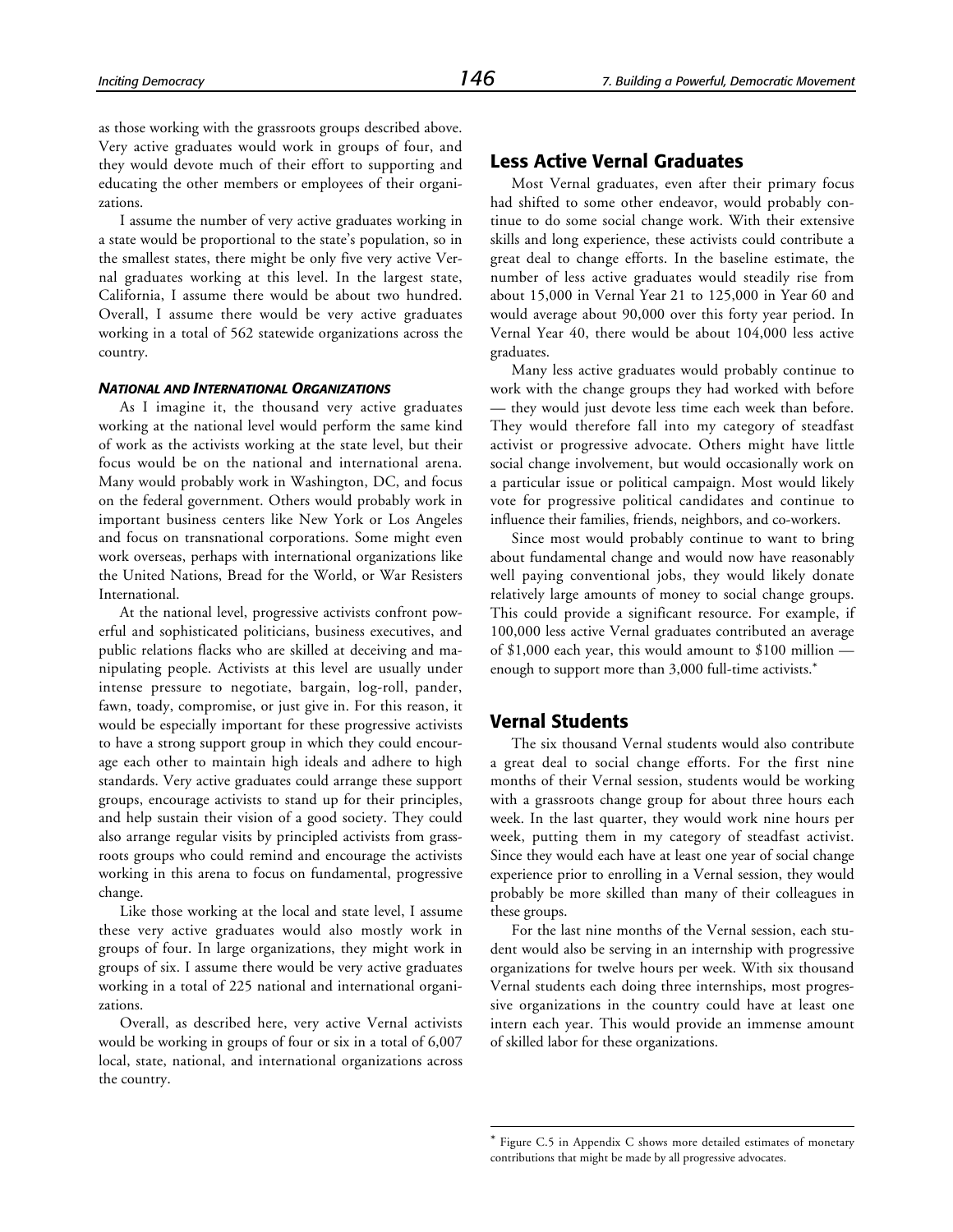## **An Example**

To provide a sense of how much all these Vernal activists might contribute to progressive social change efforts, let's consider a particular campaign — the effort to significantly reduce U.S. military spending and redirect these funds to socially beneficial endeavors. Since this is an important and fundamental issue, let's assume that one-tenth of the grassroots Issue-Oriented Advocacy Groups supported by very active Vernal graduates (a total of 261 groups) would decide to devote themselves to this single campaign.\* With this many groups, perhaps half of the people in the country would have a grassroots group working specifically on this issue in or near their community. With 28 active members (very active Vernal graduates and steadfast activists) and about 150 progressive advocates, each group would be as big and effective as the largest current local social change groups.

I imagine that each of these groups would regularly show films and videos, speak to church and civic groups, distrib-

*Our country, right or wrong. When right, to be kept right; when wrong, to be put right.* — Carl Schurz

-

ute leaflets, hold vigils and rallies, canvass door-to-door, and send out e-mail. In all these ways, they would tell people that a large percentage of the federal budget goes to support the military and explain how this robs important social services of much needed funds. They would also point out that the U.S. military does not defend the United States from outside threats (of which there are virtually none now), but instead violently enforces the current oppressive world economic order. They would

argue that a much reduced military force, working in conjunction with the military forces of other countries under the direction of the United Nations' General Assembly, would be better at ensuring world peace and prosperity. They could also argue that nonviolent peacekeeping teams would be even more effective in establishing a democratic and just world than a massive military force.

Vernal activists in these communities working with Alternative Institution Development Groups would likely discuss how money redirected from the military could be used to bolster their alternative institutions. Perhaps five percent of the Alternative Institution Development Groups supported by Vernal activists across the country (43 groups) might attempt to form nonviolent peacekeeping teams for deployment in world hotspots. Other Vernal activists working in these same communities with mainstream groups would likely raise this issue with their constituencies, generating more and broader discussion as well as generating more pressure on elected officials. Other Vernal activists working across the country with a progressive political party would likely push for reduced military spending and be able to get this policy adopted into their party's platform. By presenting accurate information and well-reasoned arguments directly, face-to-face to thousands of people in these hundreds of different communities, these many groups should be able to drastically shift the perspective of much of the public.

At the national level, there might be ten or twenty organizations containing four or six very active Vernal graduates focused on this issue (such as Peace Action, Friends Committee on National Legislation, and the Council for a Livable World). They would research and document this issue and prepare reports and leaflets for distribution in Washington and across the country. These organizations would also raise this issue with Congressmembers and urge progressive members to sponsor legislation. Vernal activists would work to ensure that any proposed legislation was strong and fair.

Military contractors, military personnel, military hawks, defense industry workers, and other advocates of military spending would, of course, argue the importance of U.S. military operations overseas, the contribution to the economy provided by military contractors, the job losses associated with military cutbacks, and so on. Vernal graduates could then use these arguments to deepen the discourse and discuss militarism, global capitalism, lobbying by military contractors, and economic conversion.

At strategically appropriate times, the grassroots groups would organize simultaneous rallies or send large numbers of people to a rally in Washington. Some would probably also organize local nonviolent direct actions of various kinds to emphasize the critical need for change, demonstrate the depth of their commitment, and increase the visibility of the issue. With so many large, powerful local groups constantly staging events and reaching out to their communities, this issue would become so prominent that the national media would be forced to address it. This would then stimulate even greater citizen discussion, more rallies, larger demonstrations, and finally, votes for military cutbacks. Congressmembers would feel intense, constant pressure to address this issue. Progressive parties would run candidates to challenge intransigent Congressmembers and might win in a few districts.

Eventually, this anti-military/pro-nonviolent cooperation movement would grow large enough to force substantial change. With tens of thousands of activists insisting that legislation not be compromised and vigilantly tracking the results (both in Washington and at the grassroots), the government would be forced to make far-reaching changes.

During the entire time these Vernal activists were working on this issue, the other 2,349 grassroots Issue-Oriented Advocacy Groups and 827 Alternative Institution Development Groups supported by very active Vernal graduates would be doing similar work on other issues. For

<sup>\*</sup> Note that in addition to these 261 groups, there would probably be many other organizations also working on this issue that had no very active Vernal graduates as members. For the purposes of this discussion, I focus here only on these 261 communities.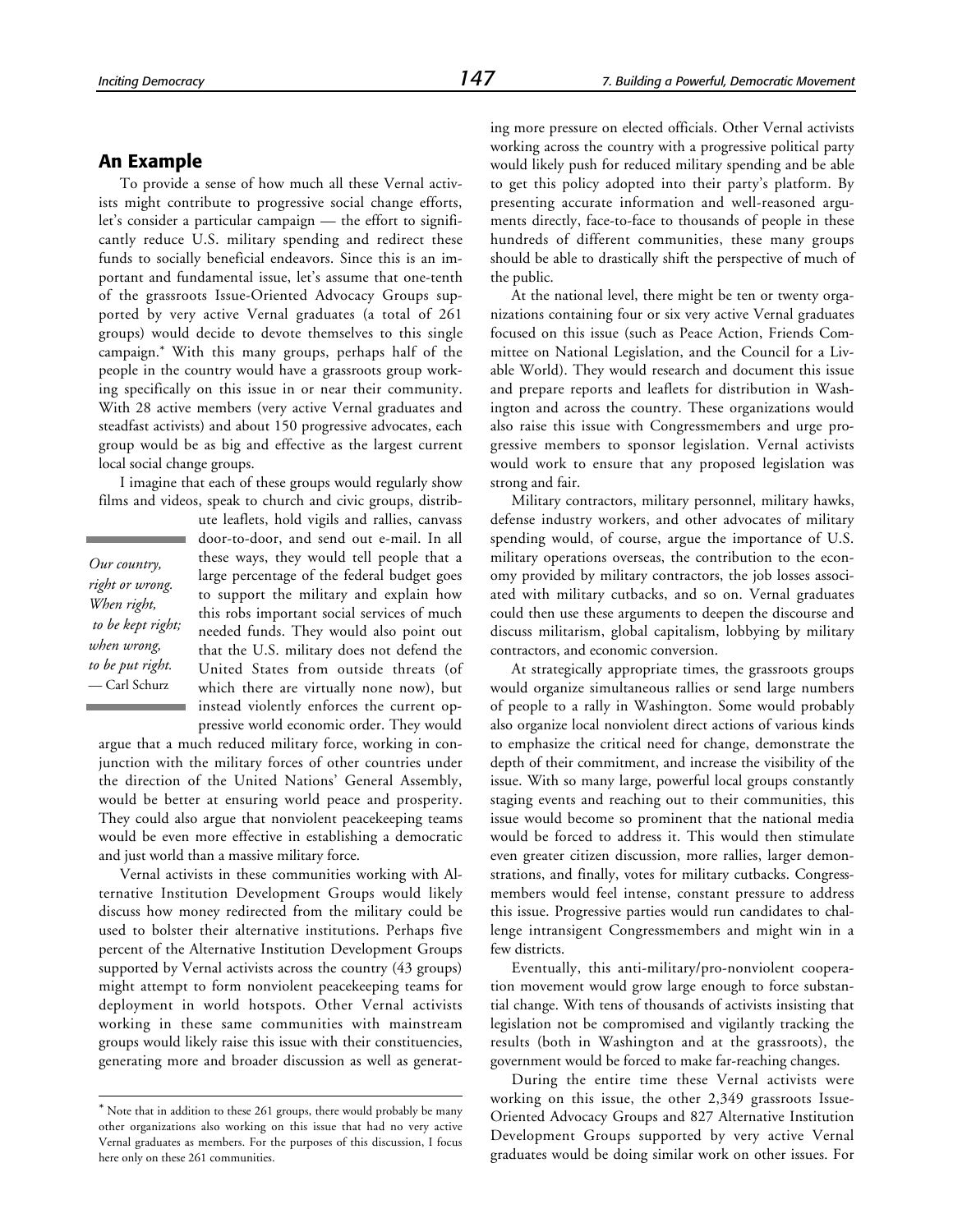example, another 300 groups might attempt to challenge the prison-industrial complex. Some of these groups might lobby state legislators to cut funding for prisons and shift money to other uses in rural areas. Others would push for release of prisoners sentenced for drug possession and for rehabilitation services. Some groups might focus attention on how prison guards finance conservative legislators and work to sever this connection. Another 300 groups might seek to overhaul the political election system — advocating universal registration, campaign finance reform, informative voter pamphlets, proportional representation of parties in Congress, or other measures.

Meanwhile, hundreds of other groups might focus on comprehensive health care, toxic waste, police brutality, child abuse, income and wealth redistribution, land ownership, sweatshops, and all the other issues that must be addressed to bring about comprehensive progressive change. They would be supported by Vernal activists within progressive parties, progressive caucuses in mainstream organizations, and state and national organizations. By linking issues and supporting each other at crucial times, these independent efforts, focused on many issues, would comprise a massive movement for sweeping progressive change — a movement larger than has ever been seen in this country.

As victories were won and changes enacted, these many groups could push for deeper and broader change or shift their focus to other issues that needed attention. After decades of work, they would be able to address all the major issues and force significant change in every realm.

by being convinced of the truth of progressive ideas or she might just be attracted to the people in a change organization and their considerate ways of relating to each other — a refreshing reprieve from the fear and loathing of the dominant society.

Either way, when this person attended the change organization's meetings, she would begin to learn the group's procedures for conducting its business. By participating in cooperative decision making, she would learn how to work cooperatively and democratically with others. She would learn how to take responsibility for herself and learn the importance of looking out for others in her community. By observing the group's process, she would learn how to encourage positive dissent and constructive conflict. She would also learn how to resolve conflicts using gentle means that led to mutually satisfying results.

Other members of the change group would support her as well as encourage her to be loving and compassionate.

They would expect the best of her and help her to develop a positive selfimage. Whenever her previous socialization or emotional wounds led her to feel depressed or unworthy, to become greedy, narrow-minded, or immobile, or to insult or hurt other people, the other members would gently guide her

*It's the not me in thee that makes thee so valuable to me.* —Quaker Proverb

back on track. They would teach her ways to overcome her self-destructive or uncivil behaviors through means of meditation, positive goal setting, journal writing, or other techniques, and they would offer counseling to help her heal her emotional wounds. Moreover, in this supportive envi-

# *CREATING COOPERATIVE ACTIVIST COMMUNITIES*

These examples indicate that Vernal activists could have an immense impact in their efforts to bring about political,

*Together we stand, divided we freak out.*

economic, social, and cultural change in society. Still, their greatest contribution might actually be to help build larger and stronger communities of activists. By reducing the amount of bickering and in-fighting, Vernal activists could help progressive organi-

zations adhere more closely to progressive ideals and be more effective in accomplishing their change goals. Progressive organizations would then be more attractive to outside observers and more effective in developing and spreading a new, cooperative culture.

# **Supportive and Educational Change Organizations**

As an illustration, imagine a new person interested in progressive change. She might be drawn to progressive work

# **Becoming a Social Change Activist**

There are several reasons people typically decide to become social change activists: 6

• **Morality**: They want to do the right thing and act in consonance with their values.

• **Altruism/Empathy**: Out of an unselfish sense of concern for others' welfare, they seek to help other people.

• **Identity**: They seek to maintain the image they have of themselves as ethical and altruistic people.

• **Self-Interest**: They gain social or economic gains for participating, or they are subject to sanctions (including social pressure) for not participating.

• **Fun**: They enjoy the process of working for change. They get to be part of a fun group of like-minded people with whom they experience community, caring, and support. Or they enjoy challenging authorities and working to end oppression.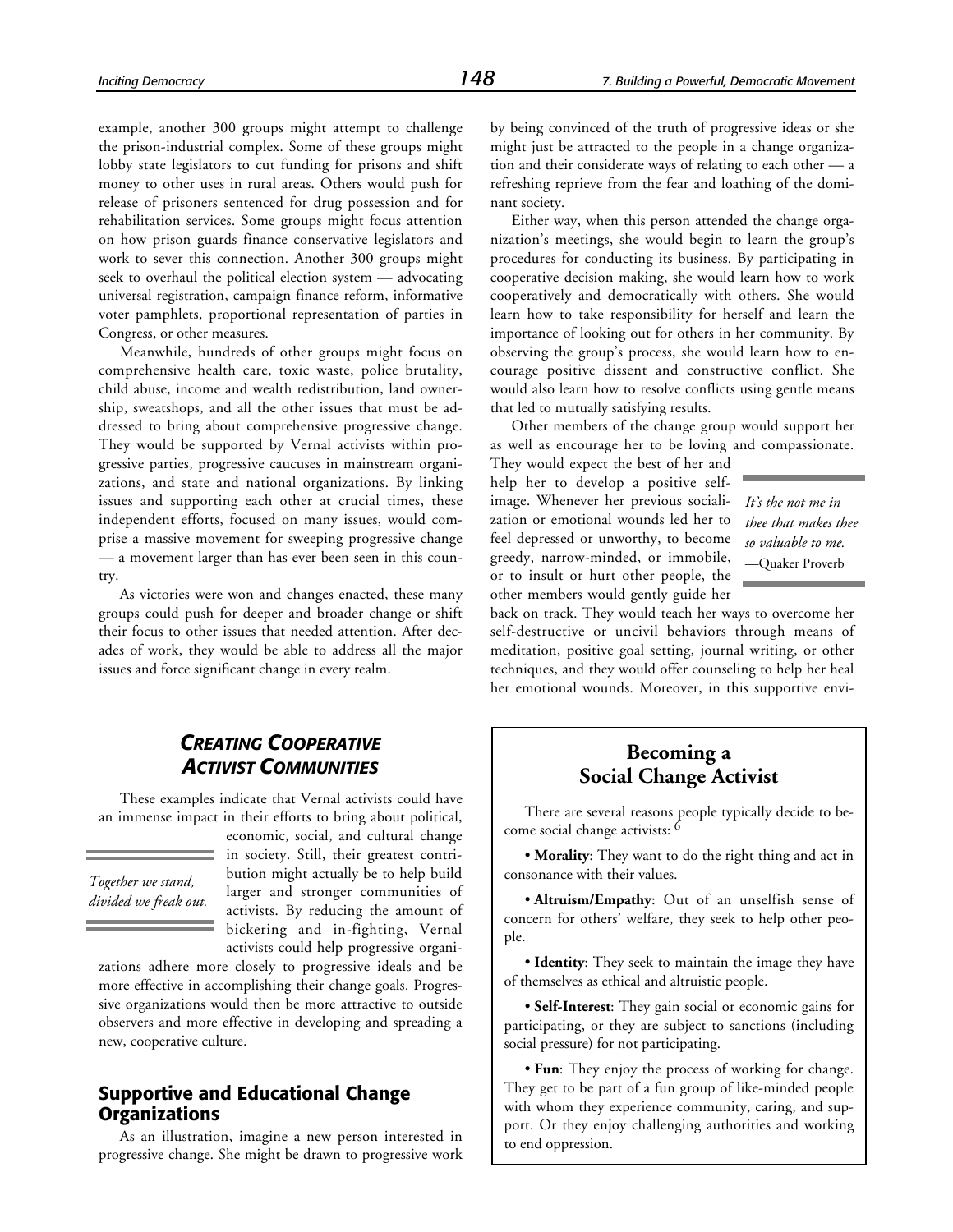ronment, she could learn how to joyfully and lovingly play with other people — and she would have ample opportunity to do so.

By building these strong, cooperative change organizations, Vernal activists would not only act in consonance with their ideals, they would also lessen the amount of discord and ill-will in their groups — making the groups more resistant to attack or infiltration. Participating in a positive model of a good society every day would inspire hope for the future in each member.

#### **Communities of Support**

Besides working in their own supportive change organizations, Vernal activists would also likely set up additional support links with other activists. Some would probably form tight support communities in which a small number of like-minded activists lived together, shared meals, food preparation, and maybe even their possessions and money (just like a family). Others would form looser friendship connections with activists who lived nearby, perhaps sharing a meal once a week. Some of these support communities might emphasize simple living, and some might hold ceremonies or engage in rituals that helped to bond them together. Some would likely tie together activists who all shared a particular philosophy or style. Physically remote activists might use e-mail and other electronic means of communication to connect and share with others.

No matter how loosely or closely bound, these congenial communities would provide a place for activists to interact with others who shared their perspectives and activities, and they would provide a safe environment in which activists could learn to love others openly and without fear. Within such a community, activists could build trust and develop and practice their skills of interpersonal interaction, active listening, problem solving, conflict resolution, counseling, cooperative decision-making, and leadership. In such a safe, supportive atmosphere, activists would be more likely to remember their ideals and would find it easier to stay true to them. Feeling secure in their home space, activists could venture out more courageously — tackling bigger problems, delving into riskier areas, and using more difficult or dangerous tactics.

*We must all hang together, or most assuredly we shall all hang separately.* — Benjamin Franklin

These communities could also provide a source of help and a safe haven for activists when they encountered harsh opposition. By maintaining a high level of caring and understanding, such a supportive community could ensure there were always at least one or two people who could think clearly and give lovingly. If opponents crushed the

spirits of some activists, those who were still in good emotional shape could nurture and counsel the rest back to health. Similarly, if some activists were physically hurt, the

# **Cohesive Communities**

A cohesive community is characterized by: <sup>7</sup>

• **Common beliefs and values**: People agree about a large number of things and are not divided too much by economic inequality or cultural heterogeneity — such as linguistic, ethnic, or religious cleavages.

• **Direct and many-sided relations**: People deal directly with each other and they relate to each other in many ways: as neighbors, friends, co-workers, fellow members of churches, kinfolk, and so forth.

• **General reciprocity and mutual aid**: People give to one another and help each other out, without any immediate expectation of a returned favor (sharing, hospitality, help, generosity, fraternity, solidarity).

• **Stable relations**: People expect to continue to interact with one another in the future so they keep each other's needs in mind.

• **Collective action**: People know how to work together and do so regularly.

• **Communal self-governance**: People decide together how to act, especially in ways that promote the common good.

• **Collective regulation**: People promote socially desirable behavior and discourage destructive behavior by offering social or economic benefits (approval, companionship, warm embraces, money, food, desirable employment, and so on) or invoking sanctions (disapproval, censure, shunning, and so on).

• **Collective mediation and conflict resolution**: People effectively mediate and resolve conflicts.

others could carry on the work of their fallen colleagues while helping to nurture them back to health.

#### **Interconnected Communities**

As the number of activist communities increased and the bonds between them grew, activists could spend more and more of their time with other supportive people who shared their worldview. They could listen to alternative radio stations, watch alternative television shows, read alternative publications, and patronize alternative businesses. Surrounded by an alternative culture, they would be less subject to conventional norms and the propaganda disseminated by elements of the power structure. This would make it even easier for them to adopt alternative perspectives and demand a good society. Moreover, their everyday actions as consumers would provide crucial support to alternative institutions and would reduce their support of conventional institutions.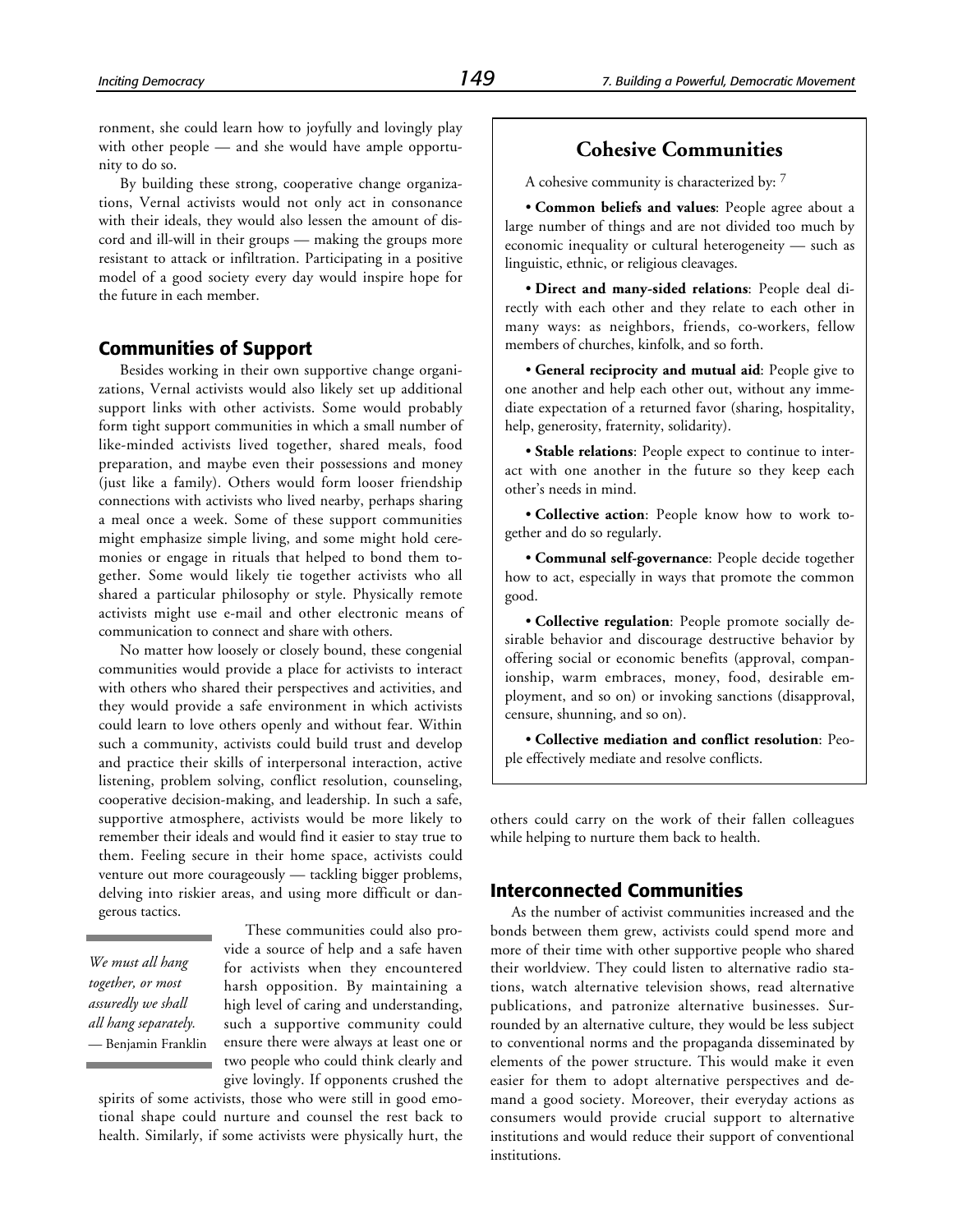# **Figure 7.8: A Possible Distribution of Vernal Graduates, Steadfast Activists, and Progressive Advocates**

|                                                                                                                                                   | <b>Num</b><br>0f<br>Orgs | <b>Very Active</b><br><b>Vernal Graduates</b><br>Num/Org<br>Total |                    | Other<br><b>Steadfast</b><br><b>Activists</b> | Progressive<br><b>Advocates</b> |
|---------------------------------------------------------------------------------------------------------------------------------------------------|--------------------------|-------------------------------------------------------------------|--------------------|-----------------------------------------------|---------------------------------|
| <b>Total</b>                                                                                                                                      |                          |                                                                   | 25,000             | 150,000                                       | 900,000                         |
| <b>Local Organizations</b><br>Total in each congressional district                                                                                | 5,220<br>12              |                                                                   | 21,750<br>50       | 130,500<br>300                                | 783,000<br>1,800                |
| <b>Issue Advocacy Groups</b><br>Alternative Institution Development Groups<br><b>Progressive Political Parties</b><br><b>Progressive Caucuses</b> | 6<br>$\overline{2}$<br>3 | $\overline{4}$<br>$\overline{4}$<br>6<br>$\overline{4}$           | 24<br>8<br>6<br>12 | 144<br>48<br>36<br>72                         | 864<br>288<br>216<br>432        |
| <b>State Organizations</b><br>Average per State                                                                                                   | 562.5<br>11.3            | 4                                                                 | 2,250<br>45        | 13,500<br>270                                 | 81,000<br>1,620                 |
| <b>National and International Organizations</b>                                                                                                   | 225<br>175               |                                                                   | 1,000              | 6,000                                         | 36,000                          |
| Small<br>Large                                                                                                                                    |                          | 4<br>6                                                            | 700<br>300         |                                               |                                 |

1

# *THE OVERALL CONTRIBUTION OF VERNAL ACTIVISTS*

Overall, with their large numbers and well-developed skills, Vernal activists should be able to greatly increase the strength, skill-level, and endurance of progressive change organizations.

#### **• Strength**

As described above, I assume Vernal graduates and students would work many hours and do much of the actual mundane work of progressive social change groups. They would persuade people to adopt a progressive perspective and inspire people to work for change. Vernal activists would also support and encourage other progressive activists to work harder and longer, take bigger risks, stay in better physical and emotional health, and fight less with their fellow activists.

On average, I expect each very active Vernal graduate could support and encourage six other steadfast activists, each working at least three hours per week for fundamental progressive change. Assuming there were 25,000 very active graduates, they could therefore support a total of 150,000 steadfast activists (about 300 working locally in each congressional district, an average of 270 working at the state level, and 6,000 working nationally).

I assume each very active Vernal graduate, working in conjunction with six steadfast activists, could support and encourage an additional thirty-six progressive advocates, each working one or two hours each week for fundamental progressive change. This would make a total of 900,000 progressive advocates working across the nation. Figure 7.8 summarizes these numbers.

If my assumptions are sound, through most of the forty years of Vernal Phase 3 there would be an average of over one million people working simultaneously for fundamental, progressive change. This would be a tremendous force of dedicated activists. I estimate this is about three times as many activists as are now working for fundamental change. Together, I estimate they would work about 3.6 times as many hours each week for comprehensive change as activists do now.\*

\* See Figure C.4 in Appendix C for the details behind these estimates.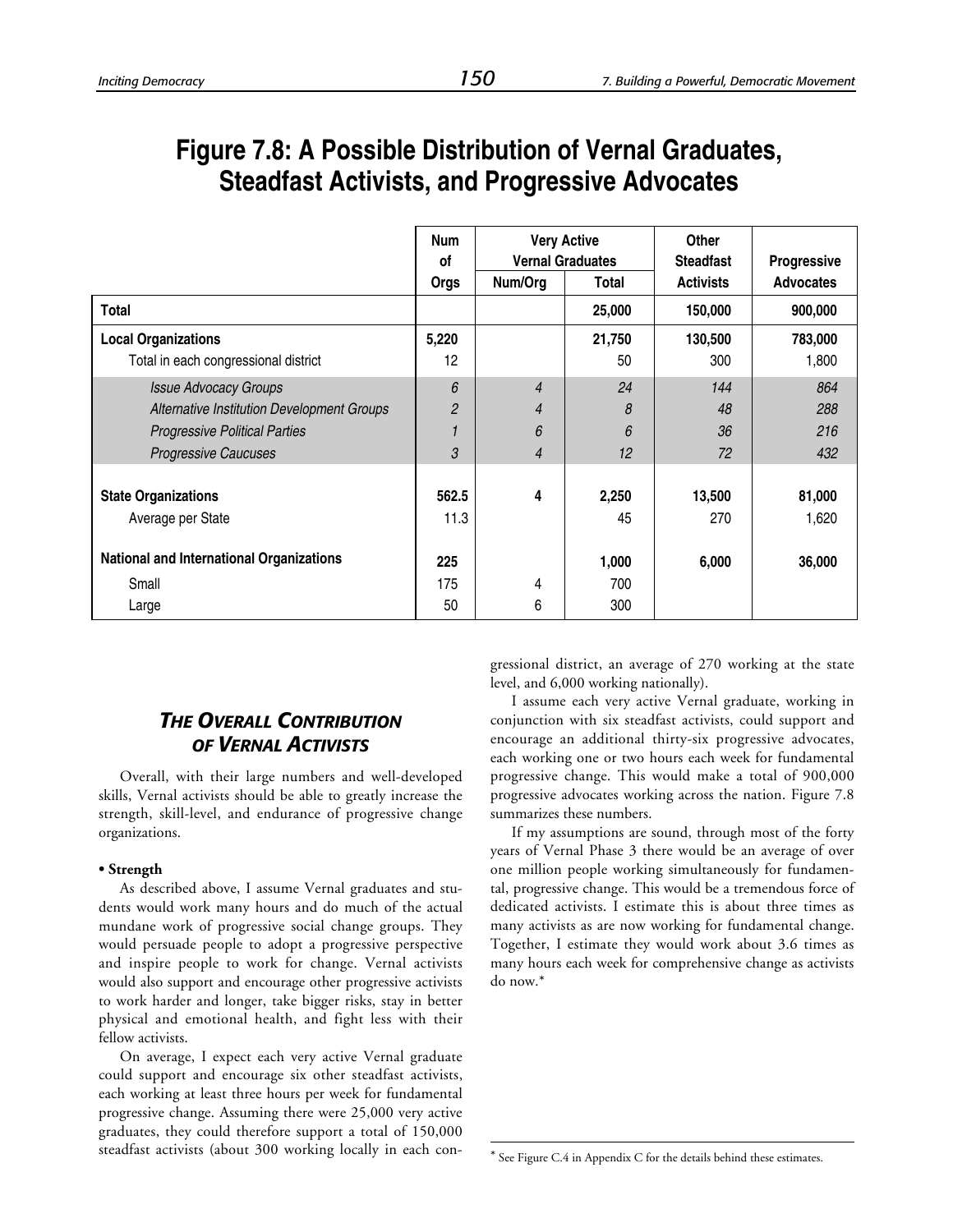**Figure 7.9: A Large Progressive Movement with Vernal Graduates and Other Steadfast Activists Constituting the Base**

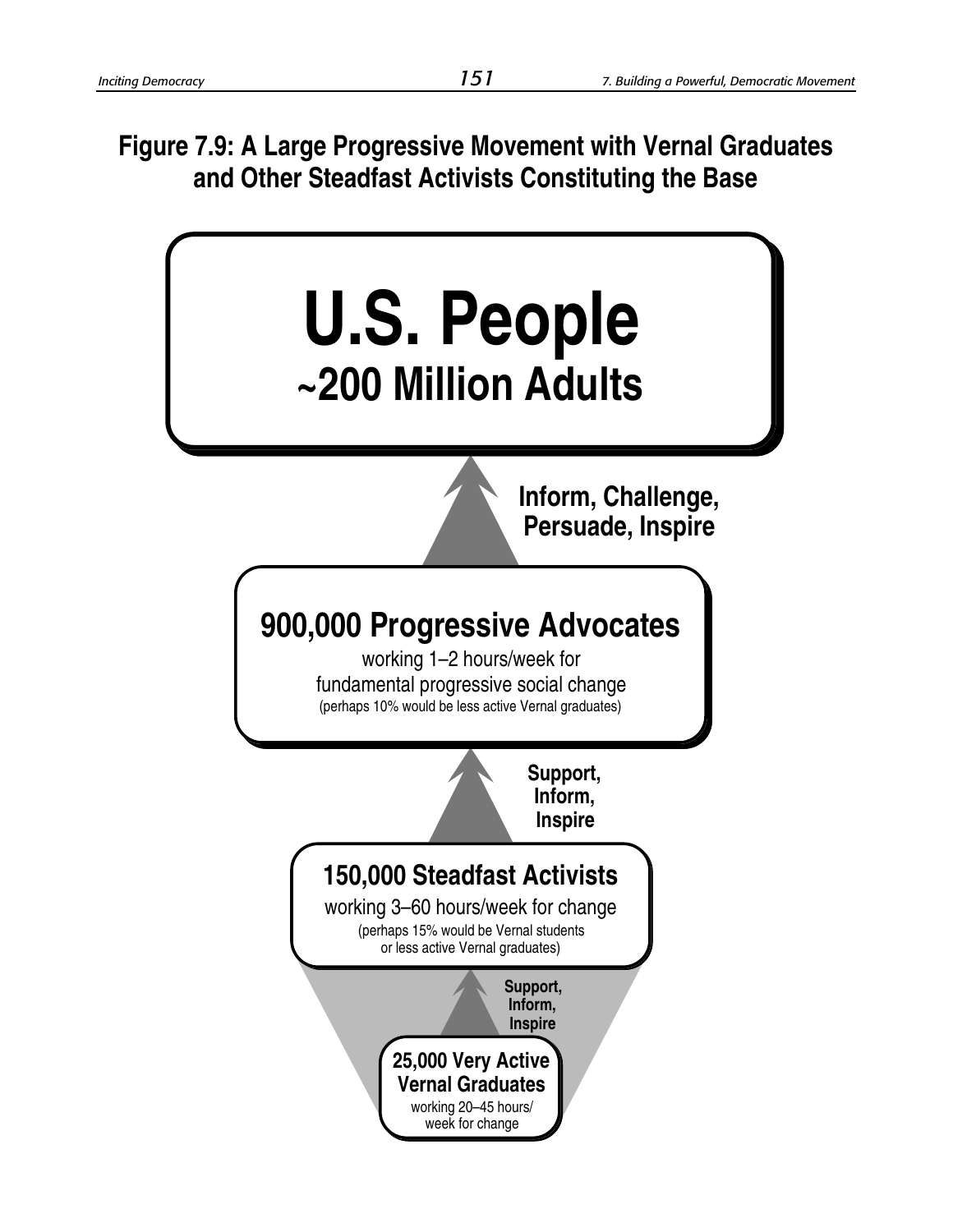A million activists and advocates promoting fundamental, progressive change would be enough to personally reach a significant portion of society. These activists and advocates could also greatly bolster the progressive infrastructure and culture necessary to sustain activists. Furthermore, this many activists would provide a strong base of subscribers for progressive magazines and newspapers, a steady funding base for community-sponsored radio and television stations, and a steady base of support for political musicians, comedians, and other artists.

Figure 5.2 showed a tiered structure with very active graduates at the bottom. Figure 7.9 is identical to Figure 5.2, but includes the number of activists who I assume would be working for change in the middle of Vernal Phase 3 (Year 40) as discussed in this chapter. At the bottom of this structure would be about 25,000 very active Vernal graduates working between twenty and forty-five hours each week for fundamental progressive change.\* They would support, inform, and inspire about 150,000 steadfast activists working from three to sixty hours per week for fundamental change.† Perhaps fifteen percent of these steadfast activists (22,500) would be Vernal students or less active Vernal graduates. These steadfast activists would support, inform, and inspire another 900,000 progressive advocates working one or two hours each week for fundamental change. Perhaps ten percent (90,000) of these advocates would be less active Vernal graduates.

Together, these million activists would inform, challenge, persuade, and inspire all the rest of the people of the United States. Their efforts would be directed at transforming every person in society into an empowered, responsible citizen so that we can all live together cooperatively.

#### **• Skills and Knowledge**

Vernal activists would be much better educated than most activists today. By devoting much of their efforts to educating and personally mentoring the activists with whom they worked, they should be able to greatly increase the knowledge and skills of their colleagues. With their relatively large numbers, it would be feasible for Vernal activists to personally mentor all 150,000 steadfast activists and a significant portion of the 900,000 progressive advocates. As a result, the average knowledge and skill level of all progressive activists would likely be much greater than now, and activists would probably be significantly more effective in accomplishing their goals.

#### **• Endurance**

-

By providing a solid core of activists for a large number of progressive organizations, Vernal activists would also likely increase the stamina and endurance of other activists. With good support, activists would enjoy working with their organizations more, and they would therefore persevere longer. There would probably be far less infighting and more effective work. Activists would stick around long enough to become knowledgeable and skillful and long enough to teach what they had learned to new activists.

Knowing there were a million other dedicated and skilled activists working for fundamental change would also inspire activists to work harder and remain truer to their highest ideals. It would provide the hope and inspiration that activists have long desired and needed.

*Victory belongs to the most persevering.* — Napoleon Bonaparte

#### **Total Contribution**

In Phase 3, the Vernal Education Project — constituting 25,000 very active Vernal graduates, around 100,000 less active Vernal graduates, and 6,000 Vernal students would likely provide a tremendous boost to progressive organizations. They would make it possible for every community in the United States to have a large number of powerful grassroots organizations working every day for change. They could ensure that their fellow activists were well versed in the theory and practical techniques of progressive change and that their change organizations stayed on a truly progressive path. They would likely increase the skills, strength, and endurance of progressive change organizations severalfold.

In Vernal Phase 3, the combined efforts of progressive activists might add up to a force perhaps three or four times more powerful than current progressive change work. This would be an unprecedented increase in the overall power of progressive forces.

# *REALIZING STAGE 2 OF THE STRATEGIC PROGRAM*

Chapter 5 described a four-stage strategic program for fundamentally transforming society. Chapter 6 outlined an education program that could realize the goals of the first stage (Lay the Groundwork).

This chapter demonstrated that if the Vernal Education Project were implemented as described in Chapter 6, it would generate a large number of skilled and experienced activists working diligently for change. These Vernal activists would greatly bolster the work of other progressive activists, increasing the strength, knowledge, skill, and endurance of progressive change organizations, especially at the grassroots. By raising awareness about the need for change and building organizational strength, Vernal activists — working with over a million other activists — could

<sup>\*</sup> I assume, to avoid burnout, Vernal graduates would work no more than forty-five hours per week.

<sup>†</sup> Since most steadfast activists would not be Vernal graduates, some would likely work at a burnout rate of up to sixty hours per week.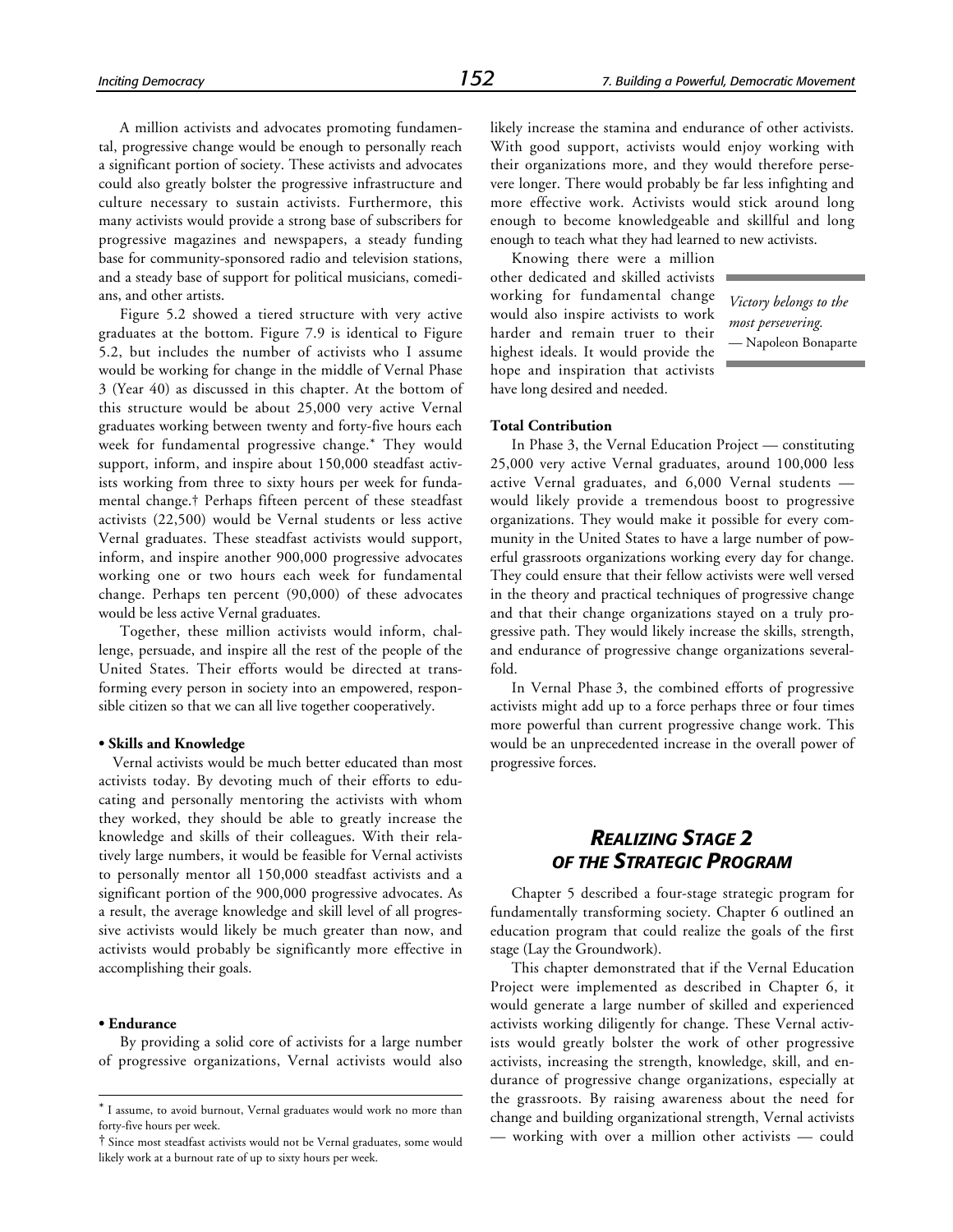successfully implement Stage 2 of the strategic program (Gather Support).

Chapter 9 shows how the million activists supported by Vernal graduates — working together over several decades — could successfully implement Stages 3 and 4 of the strategic program and fundamentally transform society.

But first, in Chapter 8, let me try to make this all seem a bit more real by telling a story about a single community organization and a few activists who make it an effective force for progressive change.

# *NOTES FOR CHAPTER 7*

1 My thinking about the role of Vernal activists in social transformation has been greatly influenced by the Populist Movement of the 1880s and 1890s especially as portrayed by Lawrence Goodwyn, *The Populist Moment: A Short History of the Agrarian Revolt in America* (New York: Oxford University Press, 1978, E669 .G672 1978). At its peak, the Populists had 40,000 lecturers who spoke directly to people and propounded practical ideas about building alternative institutions (like cooperative banks). They provided an alternative source of information which were outside of elite propaganda channels and were less influenced by the dominant culture. Populist organizations also provided a crucial support base for the members. The long line of wagons extending across the countryside on the way to each of the mass meetings of the National Farmers Alliance and Industrial Union in the 1880s showed all the participants that they were not alone.

The movements of the 1960s also showed me the ways that universities, Black churches, rap groups, teach-ins, and the whole "counterculture" offered support and alternative education to large numbers of people and how useful this was in bolstering social change movements.

2 Bill Moyer, *The Movement Action Plan: A Strategic Framework Describing the Eight Stages of Successful Social Movements* (San Francisco, CA: Social Movement Empowerment Project [721 Shrader Street, 94117], 1987). Moyer describes each stage and the level and kind of public support for powerholders and opposition activists in each one. He also cites the goals, tasks, and pitfalls for activists in each stage. See also Tom Atlee, "How Nonviolent Social Change Movements Develop: An Interview with Bill Moyer," *ThinkPeace* (Oakland, CA) 6, no. 2 (March/April 1990): 3–6.

3 By "transformative reforms" I mean changes in political, economic, social, or cultural institutions that advance fundamental transformation of society. In contrast to reforms conceived on the basis that they can be won and implemented readily within the current system, transformative reforms are those required to satisfy true human needs and desires. They often require changing the current system. Furthermore, transformative reforms enable and foster even greater reform — they win the immediate goal but also

reshape the playing field to make it easier to win further victories. They build progressive infrastructure, engender an enlightened consciousness, and empower people. Moreover, they equip people with the means to make decisions democratically and the means to ensure that the reforms are implemented properly.

André Gorz, *Strategy for Labor: A Radical Proposal* (Boston: Beacon Press, 1967, HD8431 .G613), pp. 6–8, uses the terms "non-reformist reform," "revolutionary reform," "anti-capitalist reform," and "structural reform" to convey this same idea.

4 Linda Stout, *Bridging the Class Divide and Other Lessons for Grassroots Organizing* (Boston: Beacon Press, 1996, HN65 .S75 1996), pp. 105–116.

5 My assumptions here are based on observations of effective social change activists and organizations. The really skilled activists I have known attract many other people to their organizations, and many of those who are attracted become activists and begin to work for change. Skilled activists know how to support people, teach them, and encourage them.

I assume that Vernal graduates would approach their level of skill and so would have comparable levels of success in encouraging other people to become activists. In considering several of these outstanding activists, I estimated that they are able to bring in and support roughly four to ten other people who then work significant amounts of time for change (and are therefore "steadfast activists"). I believe a skilled activist should be able to support at least four or five other people, but generally, it is difficult for an activist to give personal attention to more than nine or ten. So here, I assume that each very active Vernal graduate would be able to support an average of six other steadfast activists.

From my observations of social change organizations, it appears that effective organizations typically have many times as many "advocates" (people who are mostly busy with other parts of their lives, but who provide financial support and a bit of volunteer energy to the organization) as active members (steadfast activists). In considering these organizations, it appears that they attract somewhere around three to ten times as many advocates as steadfast activists. Here, I assume there are six progressive advocates for every steadfast activist (not counting the very active Vernal activists). This estimate is also very rough, but seems reasonable.

 $6$  I derived these five reasons from two sources: (1) Michael Taylor, "Rationality and Revolutionary Collective Action," in Michael Taylor, ed., *Rationality and Revolution* (New York: Cambridge University Press, 1988, HX550 .R48R37 1988): 63–97 (especially pp. 85–87). His analysis draws on Howard Margolis, *Selfishness, Altruism and Rationality: A Theory of Social Choice* (New York: Cambridge University Press, 1982, HB846.8 .M37), Tibor Scitovsky, *The Joyless Economy: An Inquiry into Human Satisfaction and Consumer Dissatisfaction* (New York: Oxford University Press, 1976, HB801 .S35), and Stanley Benn, "The Problematic Rationality of Political Participation," in Peter Laslett and James Fishkin, eds., *Philosophy, Politics and Society,* 5th series (New Haven: Yale University Press, 1979, JA71 .L27); (2) Michael Albert, *Why Radicalism?*, a lecture recorded at Z Media Institute, Summer 1998, Boston, MA, available from *Z Magazine*.